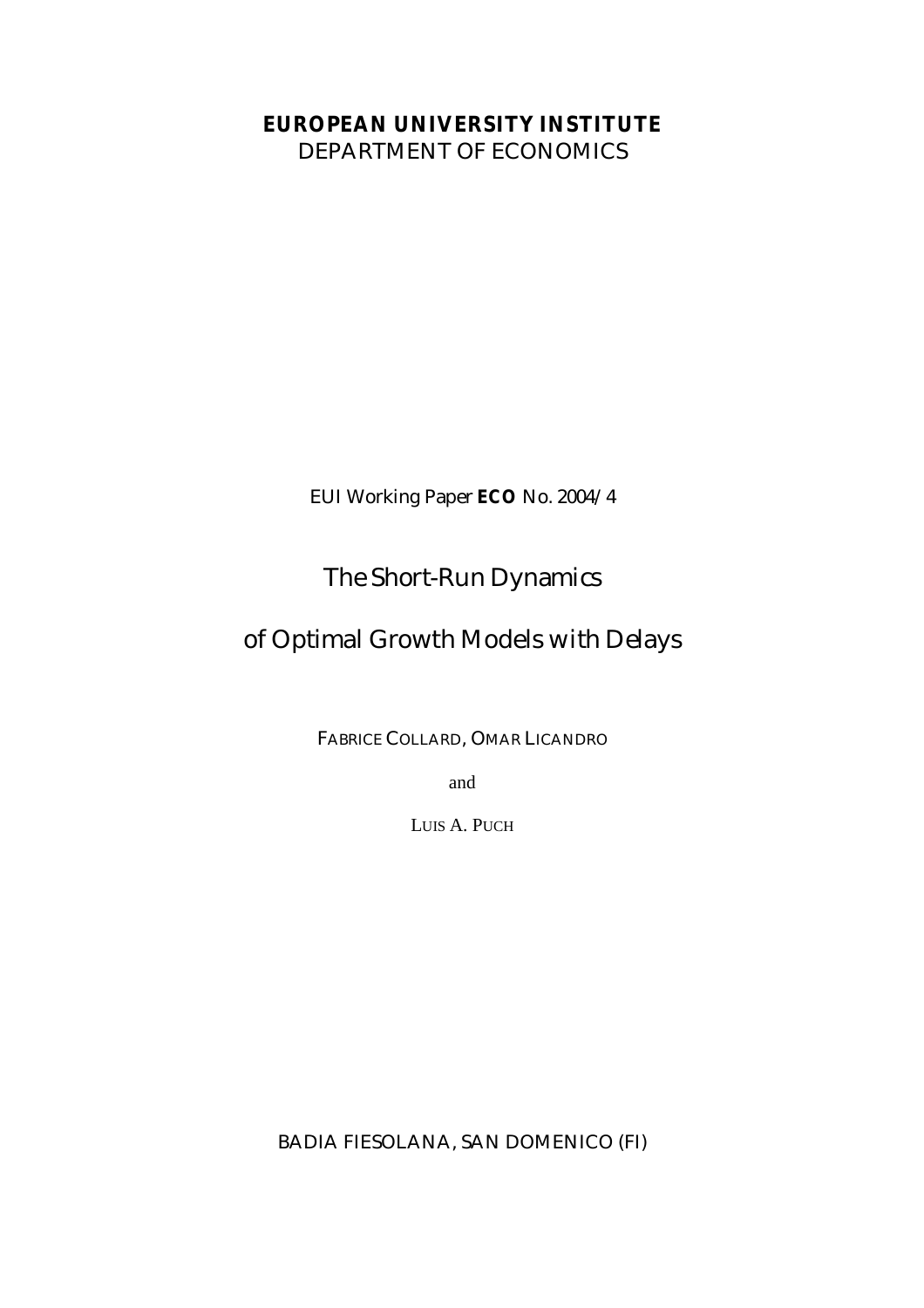All rights reserved. No part of this paper may be reproduced inany form Without permission of the author(s).

©2004 Fabrice Collard, Omar Licandro and Luis A. Puch Published in Italy in January 2004 European University Institute Badia Fiesolana I-50016 San Domenico (FI) Italy

\*Revisions of this work can be found at: http://www.iue.it/Personal/Licandro/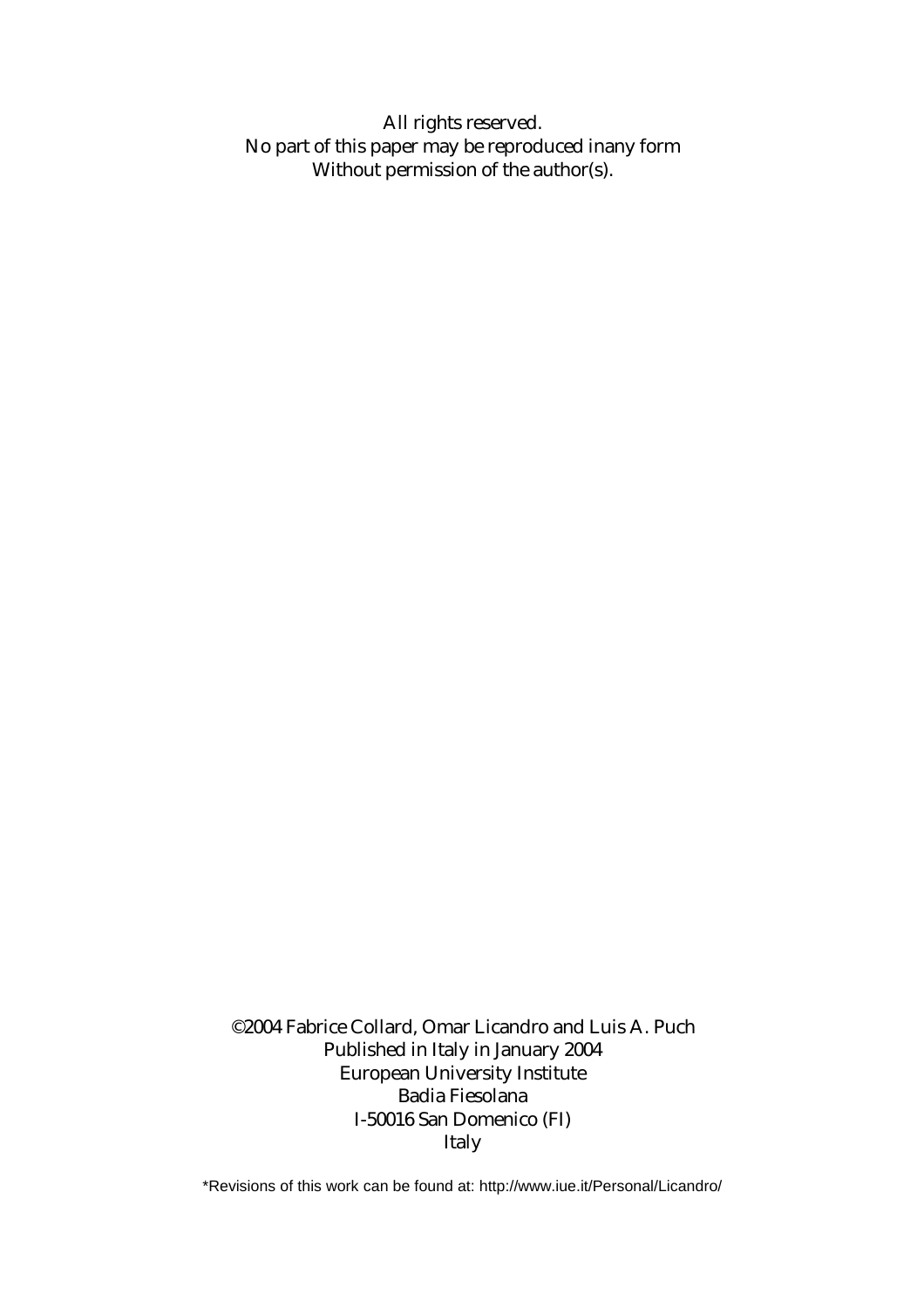# The short-run dynamics of optimal growth models with delays

Fabrice Collard, Omar Licandro and Luis A. Puch<sup>\*</sup>

December 9, 2003

#### Abstract

Differential equations with advanced and delayed time arguments may arise in the optimality conditions of simple growth models with delays. Models with investment gestation lags (time-to-build), consumption gestation lags (habit formation) or learning by using lie in this category. In this paper, we propose a shooting method to deal with leads and lags in the Euler system associated to dynamic general equilibrium models in continuous time. We introduce the discussion describing the dynamics that emerge under various assumptions on learning by using and gestation lags. Then, we implement the numerical method we propose to solve for the short run dynamics of a neoclassical growth model with a simple time–to–build lag.

JEL codes: O40, E32, C63

Key words: Time–to–build, Shooting method, DDEs

<sup>∗</sup>Collard, GREMAQ CNRS; Licandro, EUI and FEDEA; Puch, Universidad Complutense de Madrid and ICAE. Correspondence: O. Licandro, European University Institute,Villa San Paolo, Via della Piazzuola 43, I-50133 Firenze, Italy, e-mail: omar.licandro@iue.it. Licandro and Puch acknowledge the financial support of the of the Spanish Ministry of Sciences and Technology (SEC2000-026).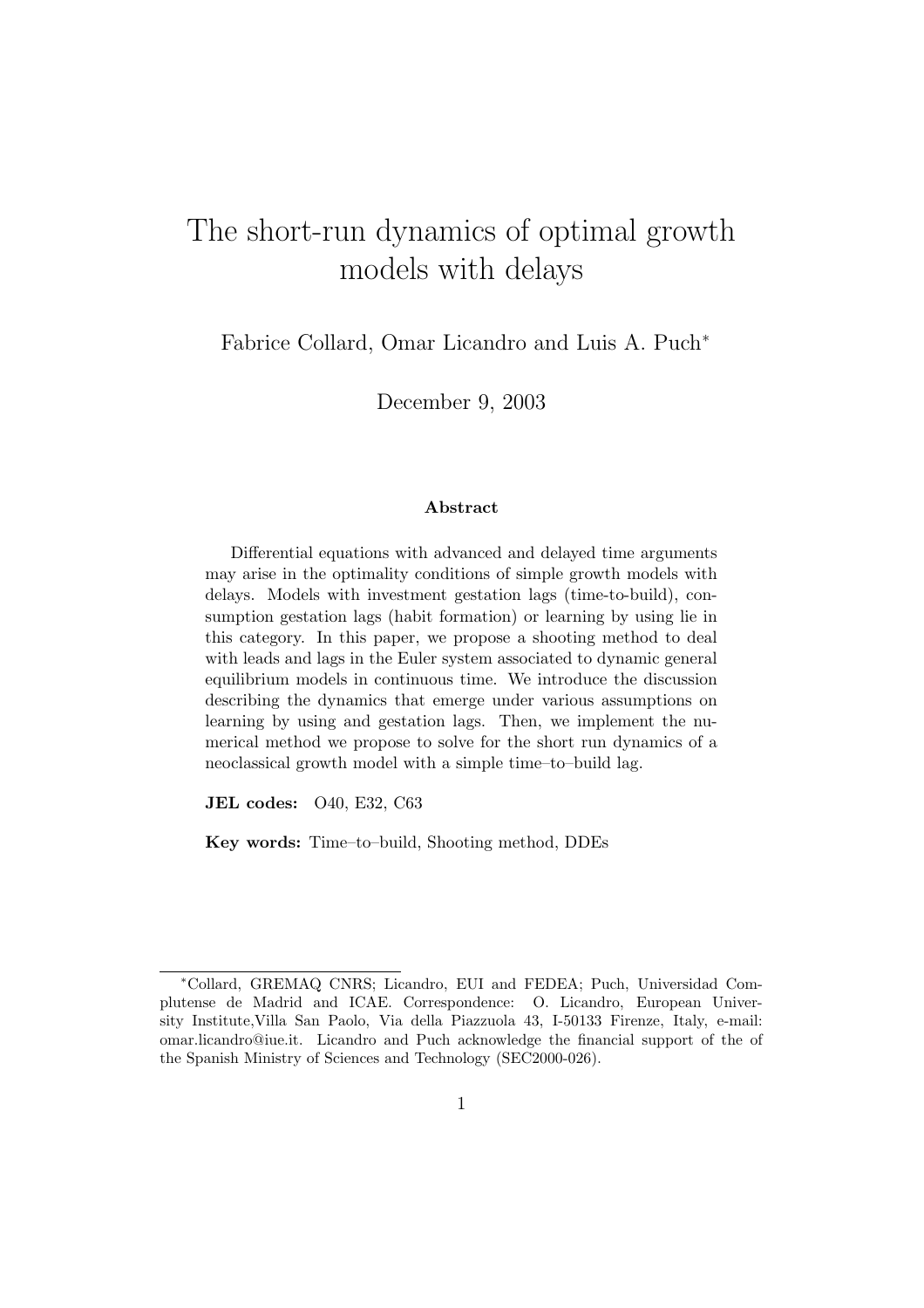#### 1 Introduction

Modern growth theory extensively uses differential equations and dynamic optimization. The long-run and short-run dynamics of the variables of interest are described by the optimality conditions associated to fully specified general equilibrium optimal growth models. Those optimality conditions yield, in general, a system of ordinary differential equations (ODEs) that can be studied with standard analytical and numerical tools.

On the other hand, many actual systems have the property of aftereffect, i.e. the future states depend not only on the present but also on the past history. The existing literature refers to models with such a property as models with delay. There is a great variety of problems exhibiting this property and a corresponding variety of models describing them. Models with investment gestation lags (time-to-build), consumption gestation lags (habit formation) or learning by using lie in this category. When those features of reality are embedded in an optimal growth framework the optimality conditions associated to the growth problem may yield advanced and delayed time arguments. As far as those features are studied in the context of discrete time models the state space augments to include states at different time-horizons and the application of standard analytical and numerical tools to solve for the dynamics is just constrained by the course of dimensionality. However, in a more standard growth framework in continuous time the possibility of modelling real phenomena with delays by using functional differential equations (FDEs) constitutes a powerful device.<sup>1</sup>

In particular, delayed differential equations (DDEs) have proven to be useful in understanding the internal dynamics of capital accumulation [cf. Benhabib and Rustichini (1991), Boucekkine, Germain and Licandro (1997) and Asea and Zhak (1999), among others]. But unless specific assumptions are placed on individual objective functions, the quantitative evaluation of

<sup>&</sup>lt;sup>1</sup>As is well known, an ODE is an equation connecting the values of an unknown function and some of its derivatives for one and the same argument value, e.g.  $F(t, x(t), \dot{x}(t), \ddot{x}(t)) =$ 0. A functional equation (FE) involves an unknown function for different arguments. The differences between the argument values and t in a FE are called argument deviations. If all argument deviations are discrete and constant the FE is called a difference equation. By increasing the number of summands and decreasing the differences between neighboring argument values one arrives at FEs with continuous (and mixed) argument deviations. Combining the notions of differential and functional equations we obtain the notion of FDE: an equation connecting the unknown function and some of its derivatives for, in general, different argument values. Correspondingly, one arrives to the notion of differential-difference equation of delayed (DDE) or advanced type (ADE).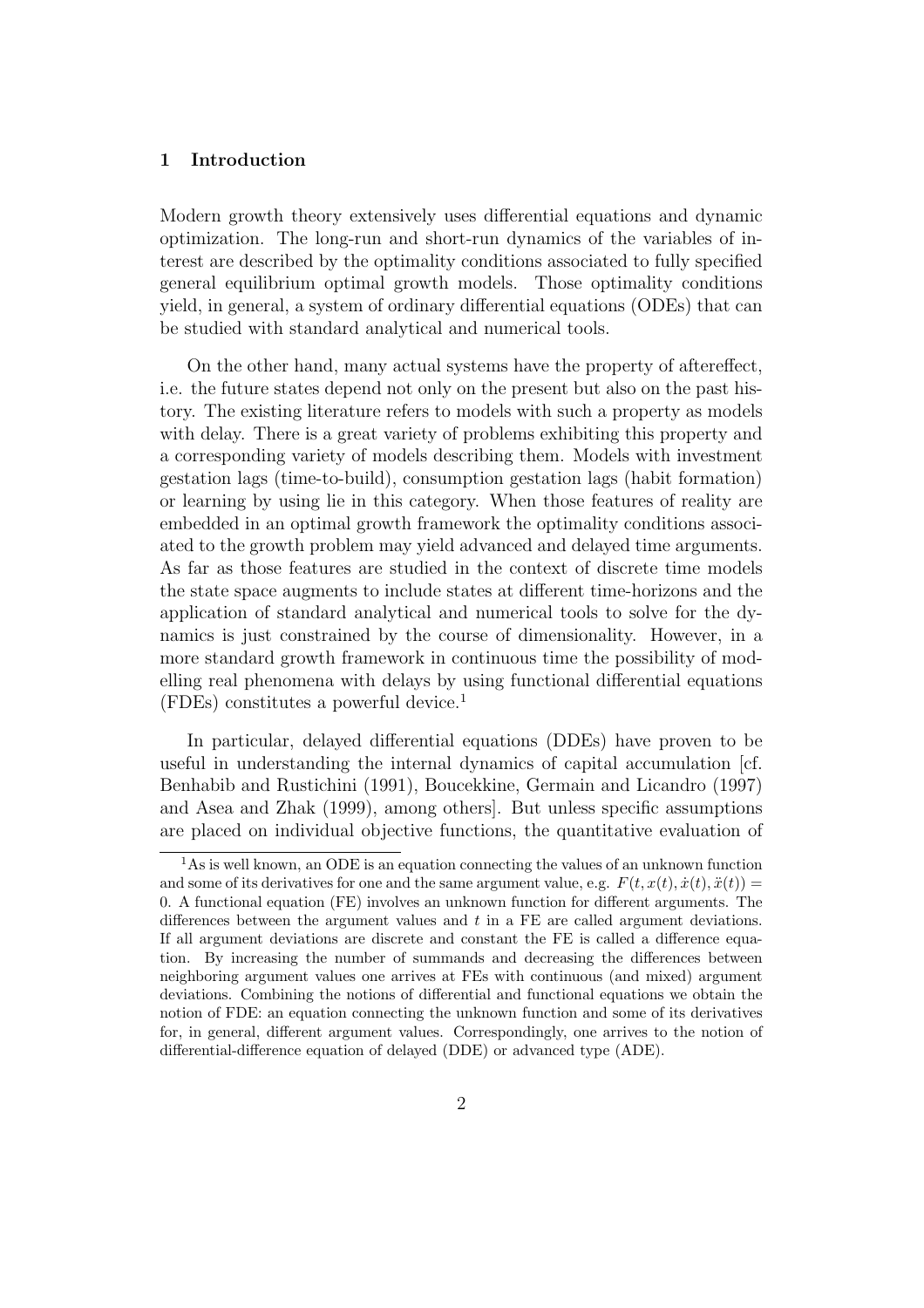these models largely remains unexplored as most of the available methods to solve DDEs restrict to backward looking dynamics.

This paper is an attempt to fill in this gap. We introduce the discussion by examining a variety of growth models for which the dynamics are characterized by the appearance of advanced and delayed time arguments. Then, we propose a numerical method to solve dynamic general equilibrium models involving forward looking behavior with delays. The numerical procedure combines a Runge-Kutta type of algorithm adapted to solve DDEs by direct application of the method of steps — commonly used to solve this functional problems —, with a shooting method that iterates on a guess on forwardlooking behavior. We implement this shooting method for the resolution of the short-run dynamics of a neoclassical growth model with a simple time– to–build lag. Then, we evaluate the performance of the algorithm and the quality of the approximation over this particular specification.

It should be stressed that there exists no numerical method available to solve for the type of Euler-equations system we are describing in this paper, to the best of our knowledge. In particular, the implications of different time lags for the short-run dynamics of the neoclassical growth model in continuous time are rigorously examined. Also, an attractive feature of the method is that it is relatively easy to handle and therefore should be of interest for a good number of related applications.

The paper is organized as follows. Next section is devoted to sketching up the general framework of optimal growth models with delays together with a description of a variety of models belonging to this framework. In Section 3 we present the neoclassical growth model with a time–to–build lag lag as well as the characterization of optimal solutions. Section 4 describes the algorithm and discusses some implementation issues, whereas in Section 5 we examine our numerical results and the short-run dynamics of the time– to–build model. A last section concludes.

#### 2 Optimal growth with delays

An optimal growth model with delays can be written as the following social planner problem:

$$
\max \int_0^\infty U\left(y(t), x(t)\right) e^{-\rho t} dt \text{ with } \rho > 0,
$$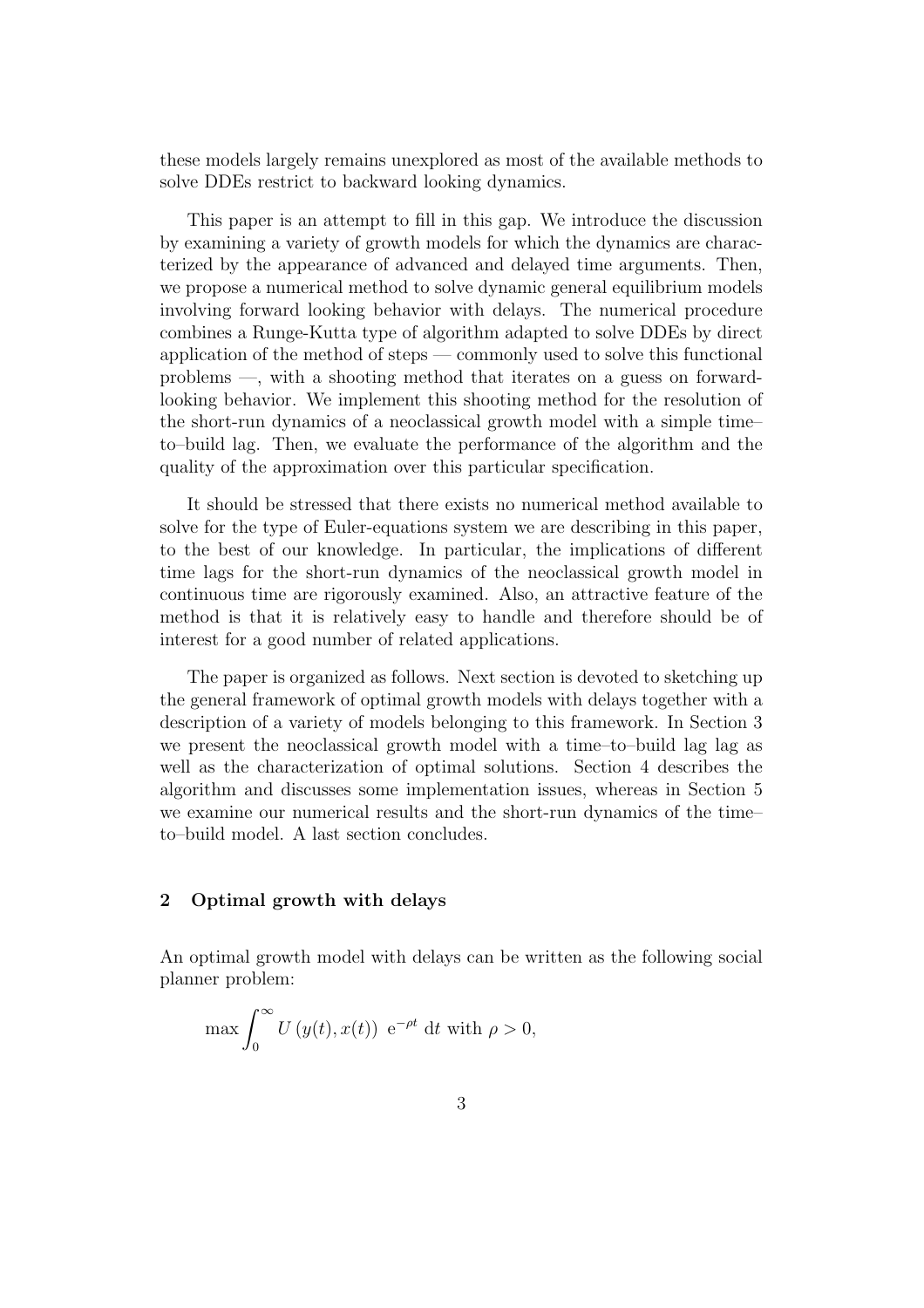subject to

$$
\dot{x}(t) = F(x(t), x(t-a), y(t), y(t-b))
$$
\n(1)

with given initial conditions  $x(t) = x_0(t)$  for  $t \in [-a, 0]$  and  $y(t) = y_0(t)$ for  $t \in [-b, 0]$ , where  $a > 0$  and  $b > 0$  are delays in the dynamic system. Function  $U(y(t), x(t))$  represents instantaneous utility and the delayed differential equation system (1) is the feasibility constraint. The vector  $y(t)$  of controls typically includes consumption and the state vector  $x(t)$  may include physical and human capital as well as an indicator of habit formation.

This family of models can be solved using optimal control theory with delays.<sup>2</sup> The resulting necessary optimality conditions are a system of mixed delayed differential equations taking the following general form

$$
\dot{y}(t) = G(x(t), x(t+a), y(t), y(t+b))
$$
\n(2)

$$
\dot{x}(t) = F(x(t), x(t-a), y(t), y(t-b)).
$$
\n(1)

Equation (2) is the Euler-type condition associated to optimal growth models. Given that time  $t$  decisions on the control (resp. the state) affect the state at time  $t + b$  (resp.  $t + a$ ), through (1), an advanced term is associated to the optimal condition. The examples below describe some well-known deterministic representative agent economies in continuous time belonging to this family of growth models with delay:

Example 1. The neoclassical growth model.

In this example we consider the particular case where  $U(.) = u(c(t))$  and  $F(.) = f(k(t)) - \delta k(t) - c(t)$ , under some assumptions on functions  $u(c)$  and  $f(k)$ . Delays do not appear in this case.

Example 2. Delivery lags or time–to–build.

In the framework of the neoclassical growth model with standard preferences  $U(.) = u(c(t))$  we consider a simple time-to-build lag. In this economy capital equipment produced at time  $t$  is assumed to become productive at time  $t + d$ ,  $d > 0$  [cf. Asea and Zak (1999)]. Under this assumption, the feasibility condition becomes  $F(.) = f (k(t-d)) - \delta k(t-d) - c(t)$ .

<sup>2</sup>See Kolmanovskii and Myshkis (1998) for finite time problems. An extension to infinite time models with one-hoss shay depreciation and AK technology is in Boucekkine et al (2003).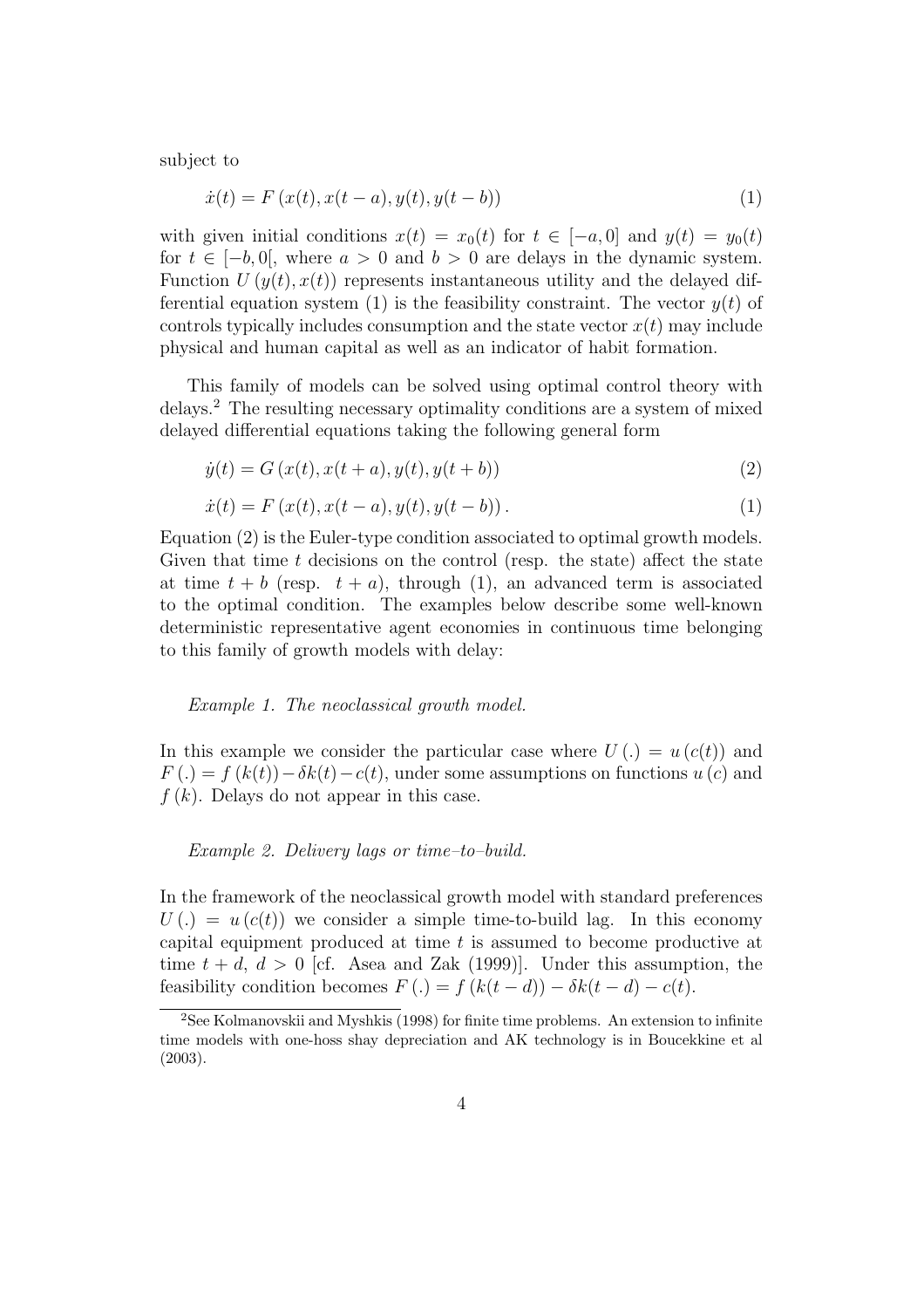Example 3. Habit formation.

In this example we consider a delay in the control. Habit formation may be introduced by assuming that  $U(.) = u(c(t), h(t)), u_2 < 0$ , where  $h(t)$ represents the stock of habits. The habit stock is assumed to depend on a simple average of past consumption over some relevant interval, say  $[t - b, t]$ ,  $b > 0$  [cf. Carroll, Overland and Weil (2000)]. Under this assumption, the stock of habits evolves according to  $\dot{h}(t) = \frac{1}{h}$  $\frac{1}{b}(c(t) - c(t - b))$ . Technology is assumed to be neoclassical, so that  $k(t) = f (k(t)) - c(t) - \delta k(t)$ .

#### Example 4. Non-exponential depreciation.

Vintage capital models may be characterized by non-exponential rates of depreciation and technical change and can incorporate gestation lags as well as learning by using [cf. Benhabib and Rustichini (1991)]. The technology is again given by a neoclassical production function of the capital stock but

$$
f\left(\int_{-\infty}^{t} i(z) \, \mathrm{d}\mu(z-t)\right)
$$

where it is assumed  $d\mu(z) = m(z) d(z)$ , with  $m(0) \neq 0$ , under alternative depreciation schedules,  $m(z)$ . In particular,  $m(z) = e^{\delta z}$  corresponds to the standard model of exponential depreciation discussed in Example 1 above. Alternatively, we can consider for instance the case in which capital equipment does not depreciate but has a lifetime  $d > 0$ , i.e.  $m(z) = \chi_{[-d,0]}(s)$ where  $\chi_A(t) \equiv \{1 \text{ if } t \in A, 0 \text{ if } t \notin A\}$ , the one-hoss shay depreciation assumption. Under this assumption the feasibility condition takes the form:  $k(t) = f (k(t) - k(t-d)) - c(t)$ . The case of one-hoss shay is a limit situation for non-exponential decay that might take place at a more regular pace.

In the following sections, we analyze precisely the particular case of a simple time–to–build lag. Essentially, in such a model there is a time lag after which capital equipment is available for production. The time–to–build technology embedded in an optimal growth framework is shown to yield a system of functional differential equations of the mixed type. Firstly, optimal control theory is applied and the corresponding Euler system of mixed delayed differential equations is derived. Secondly, the stability properties of the system are analyzed. Finally, a shooting algorithm is proposed to solve for the short-run dynamics of a neoclassical growth model with a time–to– build lag.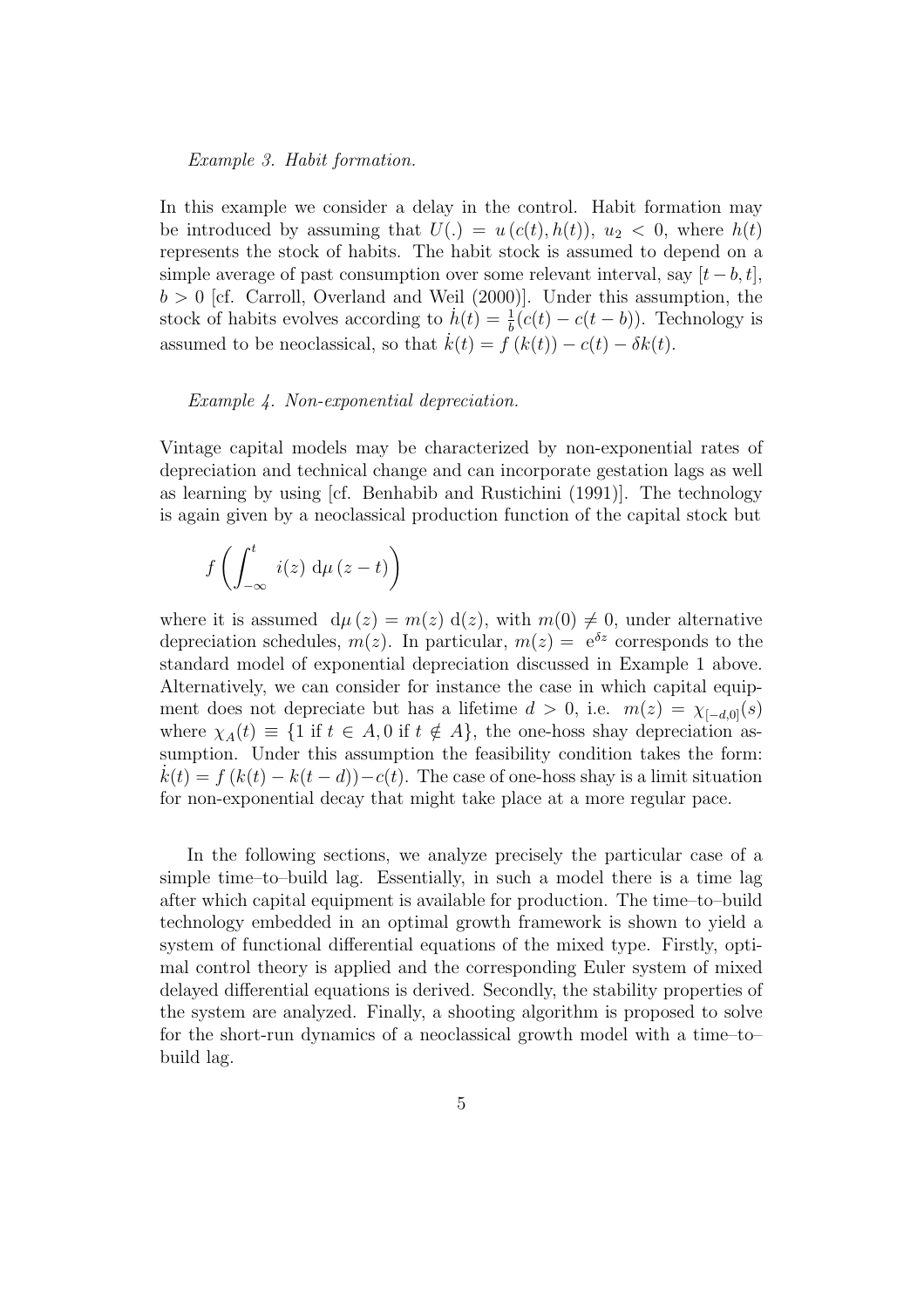#### 3 The case of time–to–build

Let us consider an economy populated by infinitely–lived households with unit aggregate measure. In this economy, a social planner chooses at each moment in time the amounts of consumption and investment so as to maximize the infinite stream of discounted instantaneous utilities derived from consumption, subject to the resource constraint, that is

$$
\max \int_0^\infty u\left(c(t)\right) e^{-\rho t} dt \text{ with } \rho > 0,
$$

subject to

$$
\dot{k}(t) = k(t - d)^{\alpha} - \delta k(t - d) - c(t)
$$
\n(3)

with initial conditions  $k(t) = k_0(t)$  for all  $t \in [-d, 0]$ .  $k_0(t)$  is the initial capital function, which is taken as given by the social planner.  $d > 0$  is a parameter that determines a simple time–to–build lag — *i.e.* machines produced at time t are available for production at time  $t + d$ , such that the production function is given by  $k(t - d)^\alpha$ ,  $\alpha \in ]0,1[$ . Hereafter, the utility function is assumed to take the following form

$$
u(c) = \frac{c^{1-\sigma} - 1}{1 - \sigma} \text{ for } \sigma > 0.
$$

The necessary conditions associated to this problem are

$$
c(t)^{-\sigma} e^{-\rho t} = \phi(t)
$$
  
- $\phi(t + d) (\alpha k(t)^{\alpha - 1} - \delta) = \dot{\phi}(t),$ 

and the transversality conditions,

$$
\lim_{t \to \infty} \phi(t) \ge 0 \quad \text{and} \quad \lim_{t \to \infty} \phi(t)k(t) = 0
$$

where  $\phi(t)$  is the co-state variable representing the marginal value of capital produced at time t but available at time  $t + d$ . Consequently, consumption is found to satisfy the following Euler-type equation

$$
\frac{\dot{c}(t)}{c(t)} = \frac{1}{\sigma} \left( \left( \alpha \ k(t)^{\alpha - 1} - \delta \right) \left( \frac{c(t)}{c(t + d)} \right)^{\sigma} \ e^{-\rho d} - \rho \right),\tag{4}
$$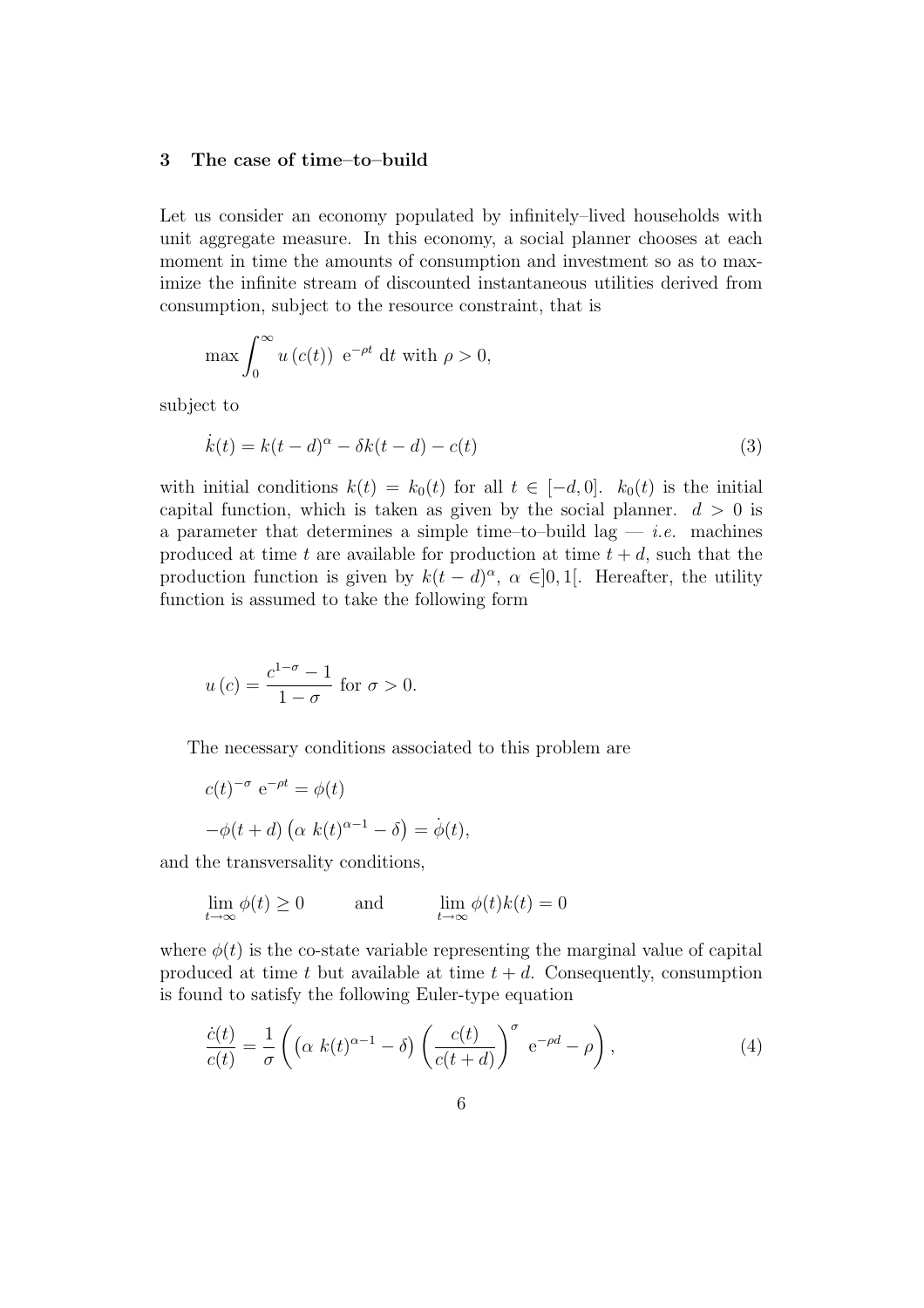where the marginal productivity of capital available at time  $t+d$  is weighted by the ratio of the marginal utility of consumption at  $t + d$  to the marginal utility of consumption at  $t$ . Through investment, the social planner substitutes consumption at t for consumption at  $t + d$ . Notice that the optimal conditions converge to the solution of the standard neoclassical growth model when  $d \rightarrow 0$ .

Let us define a steady state as an optimal allocation for which  $c(t)$  =  $\dot{k}(t) = 0$ . In this case, the capital stock  $k_s$  and consumption  $c_s$  are given by

$$
k_s = \left(\frac{\alpha}{\rho e^{\rho d} + \delta}\right)^{\frac{1}{1-\alpha}}
$$
  

$$
c_s = k_s^{\alpha} - \delta k_s.
$$

where the only difference with respect to the standard neoclassical growth model relies on the ratio of marginal utilities, which is represented by the term  $e^{\rho d}$ . Consequently, the steady state is unique given the Inada conditions.

Linearizing equations (3) and (4) about steady state  $(c_s, k_s)$  we compute the associated characteristic function

$$
h(\lambda) = \lambda^2 - A e^{-\rho d} \lambda + (B - A^2 e^{-\rho d}) - A \lambda e^{-d\lambda} + A^2 e^{-\rho d} e^{-d\lambda} + A e^{-\rho d} \lambda e^{d\lambda},
$$

where  $A = \alpha k_s^{\alpha - 1} - \delta$  and  $B = \frac{\alpha(\alpha - 1)}{\sigma}$  $\frac{1}{\sigma}k_s^{\alpha-2}c_s$  e<sup>-pd</sup>. Since the characteristic equation  $h(\lambda) = 0$  has an infinite number of roots, the steady state is generally a saddle. Convergence will be governed by the smallest negative real eigenvalue.

#### 4 Solving for the short-run dynamics

System  $(3)-(4)$  is a mixed delayed differential equation (MDDE) system, with initial condition  $k(t) = k_0(t)$  for all  $t \in [-d, 0]$ . There exist methods to solve DDEs, most of them being based on the so–called method of steps (See Paul (1997) for instance). However, these methods cannot be applied directly to solve the MDDE system  $(3)$ – $(4)$ , which involves expectations on future consumption and is therefore forward looking. To our knowledge, there exists no numerical method to solve this type of system. We therefore propose a simple method that combines  $(i)$  a standard method of steps and  $(ii)$  a shooting algorithm.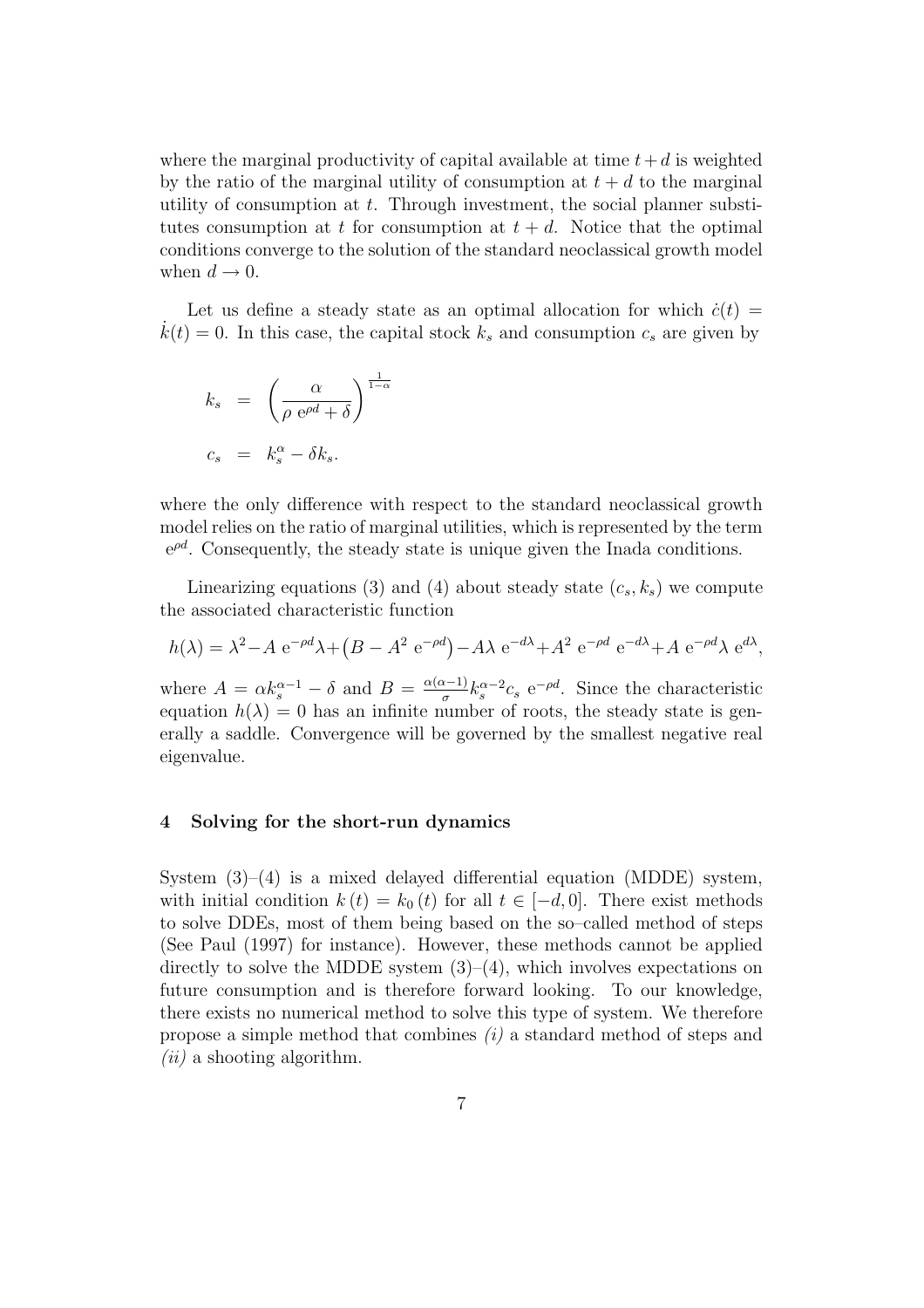In order to provide with a better understanding of the difficulties we face in solving such a system, let us decompose the problem into several parts. Let us first focus on equation (3) that determines the accumulation of capital and let us assume that  $c(t) = \tilde{c}(t)$  is given exogenously

$$
\dot{k}(t) = Ak(t-d)^{\alpha} - \tilde{c}(t) - \delta k(t-d)
$$
\n(5)

The main difficulty that rises in solving such a differential equation lies in the presence of a constant delay between the time at investment is decided and the time capital becomes operative. When  $d = 0$ , equation (5) would be a simple ordinary differential equation (ODE) that could be solved by using a standard Runge–Kutta type of algorithm. The existence of a delay complicates things. However, a standard Runge–Kutta method can still be used once adapted to this case. Indeed, since the function  $k(t)$ ,  $t \in (-d, 0]$ is known in t, we can substitute the initial function  $k_0$   $(t - d)$  for  $k(t - d)$ ,  $t \in (0, d]$  in (5). The DDE is then turned into a standard ODE that can be solved using a standard Runge–Kutta method. Then,  $k(t)$  is known for the time span  $(0, d]$ . The same method can then be applied for  $d < t \leq 2d$ . The whole dynamics can be solved recursively for all subsequent time span  $((i-1)d, id), i = 1, \ldots$  This is a simple application of the well-known method of steps for solving DDEs (see Boucekkine, Licandro and Paul (1997) for instance).

The method of steps can be simply implemented in a backward looking dynamical system. However, most optimal control systems we deal with in economics give rise to fundamentally forward looking behavior for which the direct implementation of the method of steps does not work. In order to understand this phenomenon, let us now relax the simplifying assumption of an exogenously given consumption path, but let us impose that the delay,  $d$ , is equal to 0. In such a case, the model reduces to a standard optimal growth model and we therefore have to solve

$$
\dot{k}(t) = Ak(t)^{\alpha} - c(t) - \delta k(t)
$$
  

$$
\dot{c}(t) = \frac{c(t)}{\sigma} (\alpha Ak(t)^{\alpha-1} - \delta - \rho)
$$

It is well known that this system possesses the saddle path property. This type of ODEs system then calls for specific methods that can deal with its forward looking component. Methods such as the linearization of the system, a time–elimination method (reverse shooting) or a projection method can be used to recover the path of both capital and consumption. However, as soon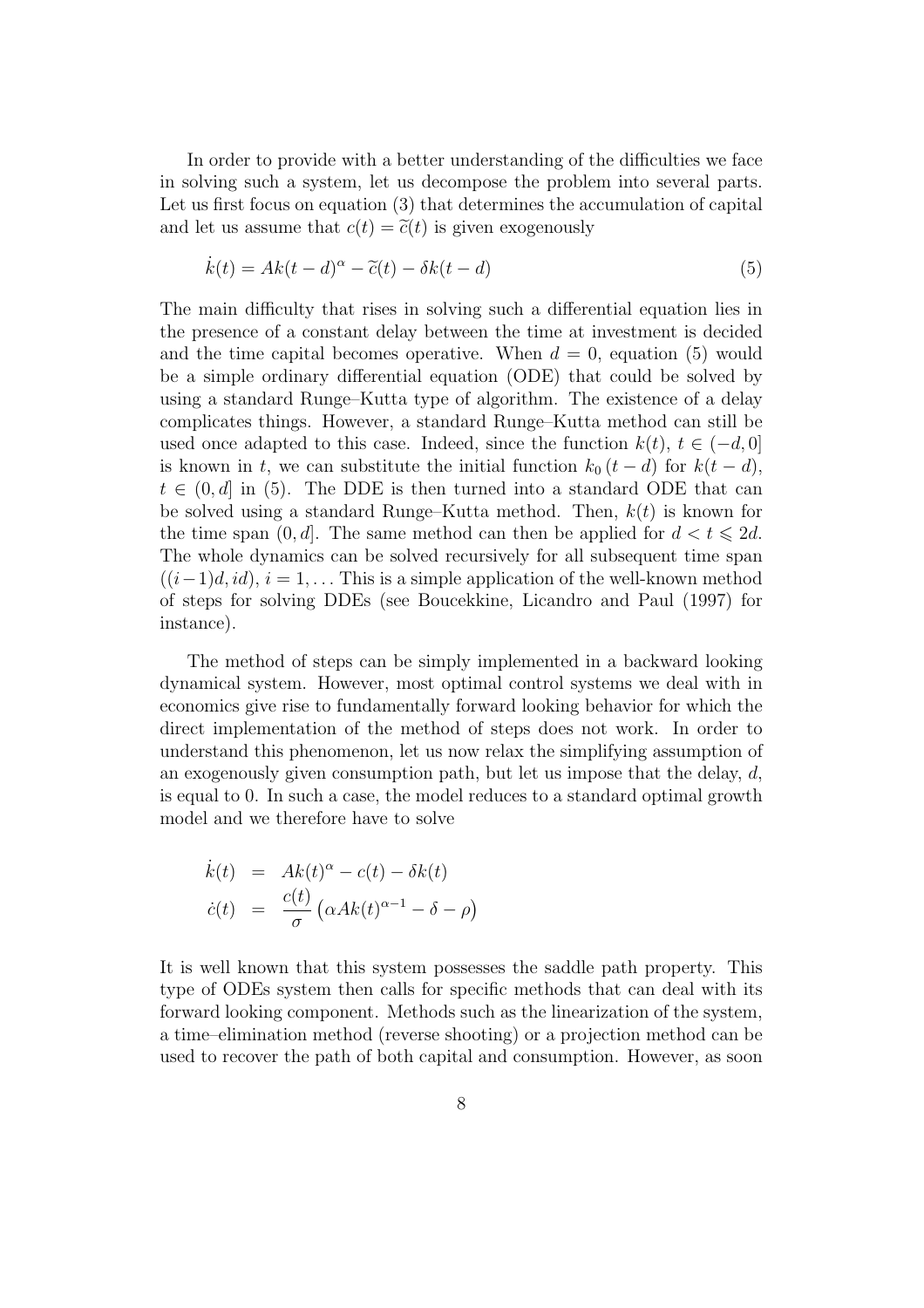as the delay is strictly positive these methods cannot be applied as they rely on the fact that the consumption policy rule is a function of the capital stock in period  $t$ . In our case, this is not the case anymore as the history of capital between  $t - d$  and t determines future states. Therefore, consumption is a function of the functional of capital between  $t - d$  and t. We therefore have to rely on another method. We chose to simply use a shooting method. This implies that the initial consumption function between  $t - d$  and t is selected such that it guarantees convergence of the economy to the steady state along the saddle path.

The presence of a delay introduces an additional complication in the system, as consumption in period  $t + d$  enters the Euler-type equation. This triggers the joint determination of period t and  $t+d$  consumption levels, but period  $t + d$  consumption requires the knowledge of period t capital stock. In order to circumvent this problem, we iterate on a guess for expected consumption. We investigate two strategies. The first one amounts to iterate on a pointwise approximation of expectations and using cubic spline interpolation when necessary. The second one iterates on the coefficients of a polynomial approximation to the level of expected consumption. In this case, we formulate the approximation of expectations in iteration  $l$  as

$$
\widetilde{c}_{\ell}(t+d) = \exp\left(\sum_{i=0}^{n} \theta_{\ell,i} T_i(\varphi(t+d))\right)
$$

where  $T_i$  is a polynomial of order i and  $\varphi(\cdot)$  is a function that maps the time span into an appropriate interval:  $[-1, 1]$ . For a time span  $[0, T + d]$ , the mapping is given by  $\varphi(t) = 2t/(T + d) - 1$ .

#### 4.1 The algorithm

The objective of the algorithm is then to solve the system(3)-(4) for  $c(t)$  and  $k(t)$  paths using the method of steps for  $t \in [0, S \times d]$ , given  $k(t) = k_0(t)$ for all  $t \in [-d, 0]$ . S is the number of steps. The algorithm works as follows.

Initialization: As far as the expectation function is concerned, the initial guess for  $\tilde{c}_0(t + d)$  depends on the approximation. In the pointwise approximation, we set the initial guess equal to the steady state consump-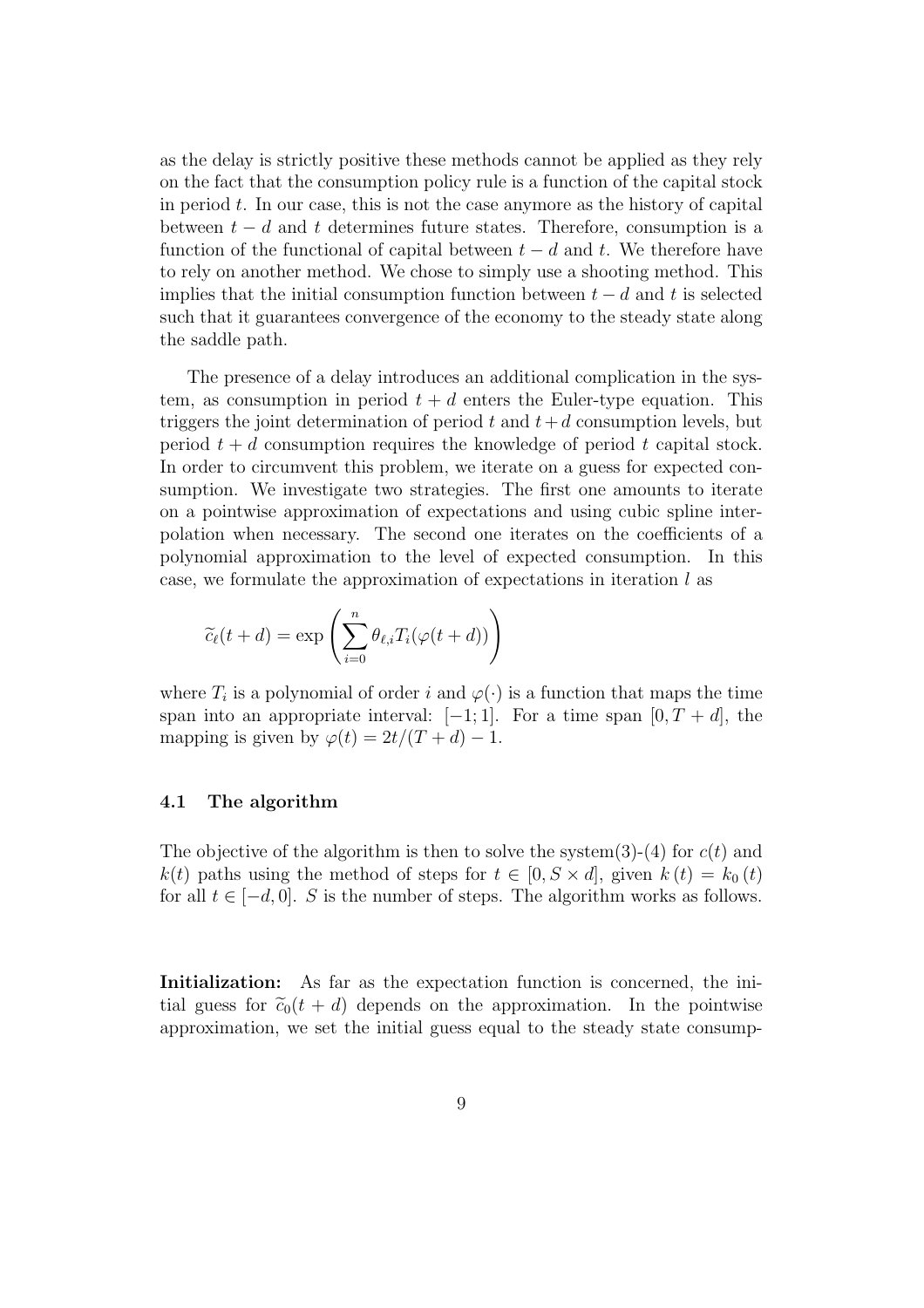tion for all  $t \geq 0.3$  In the case of a polynomial approximation, choosing an approximation involves choosing  $i$ ) a basis for polynomials,  $ii$ ) an order of approximation, and *iii*) an initial vector of parameters,  $\theta_0$ .

The computation of the saddle path solution rests on a truncated–horizon shooting algorithm that involves setting a time span  $[0; T]$  and an initial condition for the consumption path. Setting a time span actually amounts to set a number of steps, such that  $T = S \times d$ , where S is the number of steps and d is the delay.

We follow Judd [1998] and use a bracketing algorithm to determine the initial consumption function. This triggers setting an upper bound  $c_H > 0$ an a lower bound  $c_L \geq 0$  for the consumption level.  $c_H$  is selected such that the solution diverges from below, while  $c_L \geq 0$  such that the solution diverges from above.

Set the iteration counter  $\ell$  to 0. Finally stopping criteria  $\epsilon^e > 0$  (for the expectation guess) and  $\varepsilon^s > 0$  (for the shooting part) are chosen.

Step 1 (Solving the system conditional on an expectation function): Given an expectation guess,  $\tilde{c}_{\ell}(t)$ , perform a shooting algorithm.

- 1. Set  $c_0 = (c_H + c_L)/2$
- 2. Given  $c_0$  and a guess for the expectation function,  $\tilde{c}_{\ell}(t)$ , solve the dynamic system by the method of steps:
	- (a) Set  $k(t) = k_0(t)$  for  $t \in (-d, 0]$ . Set  $i = 0$
	- (b) Given the functions  $k_i(t)$ ,  $t \in ((i-1) \times d, i \times d]$ ,  $\tilde{c}_{\ell}(t)$ , and initial  $c_0$  solve

$$
\dot{k}(t) = Ak_i(t-d)^{\alpha} - c(t) - \delta k_i(t-d)
$$
\n
$$
\dot{c}(t) = \frac{c(t)}{\sigma} \left( e^{-\rho d} \left( \alpha Ak(t)^{\alpha-1} - \delta \right) \left( \frac{c(t)}{\tilde{c}_{\ell}(t+d)} \right)^{\sigma} - \rho \right)
$$

and set  $k_i(t) = k(t)$  for  $t \in (i \times d, (i + 1) \times d]$ .

(c) Set  $i = i + 1$  and go back to (b) until  $i = S$ .

<sup>&</sup>lt;sup>3</sup>We investigated other formulations of the initial guess, such as  $c^* + \exp(-\lambda t)(c_0 - c^*)$ where  $\lambda$  is the real stable eigenvalue of the system, but no significant differences with the simplest initial guess were found.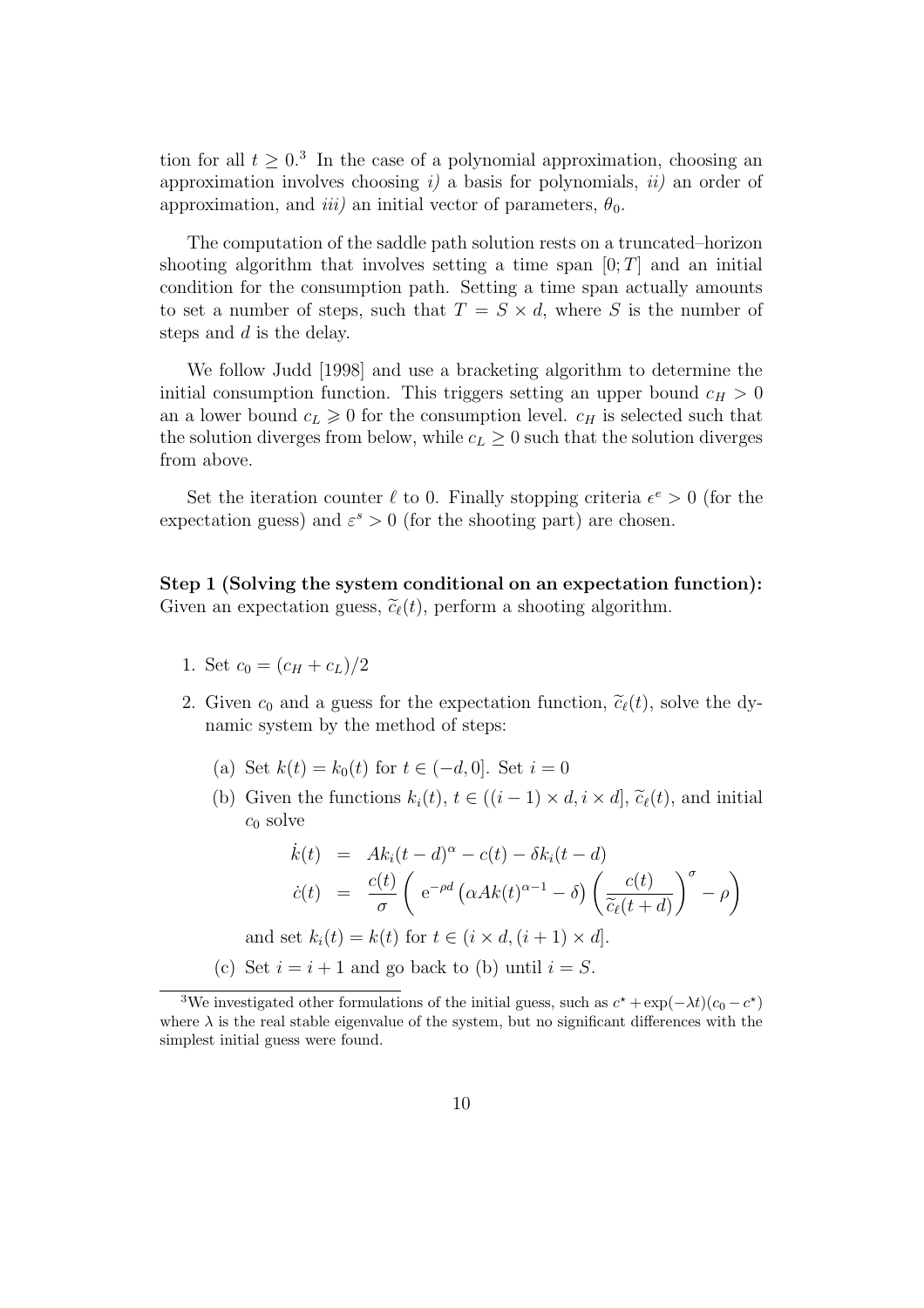- 3. If  $|c(t) c^*| < \varepsilon^s$  for  $t \in ((S 1) \times d, S \times d)$  stop; else
	- If  $c(t) > c^*$  for  $t \in ((S 1) \times d, S \times d)$ , set  $c_H = c_0$  and go back to  $(a)$ .
	- If  $c(t) < c^*$  for  $t \in ((S-1) \times d, S \times d)$ , set  $c_L = c_0$  and go back to (a).

Hence, given any  $c(0)$ , apart from the stable one, the solution of the DDE system must diverge. Call  $c_H$  at any  $c(0)$  for which the solution converges to infinity. Otherwise, call it  $c_L$  ( $c_L < c_H$ ). In order to find an approximation of the optimal  $c(0)$ , we take a simple average of the last  $c_H$  and  $c_L$ . This defines a very simple and natural way to converge toward the stable  $c_0$  value.

Step 2 (Revision of expectations): If  $||c(t) - \tilde{c}_{\ell}(t)|| < \varepsilon^e$ , stop, else revise the expectation function and go back to 1.

The revision of the expectation function depends on the approximation procedure.

• In the case of the pointwise approximation, we set

$$
\widetilde{c}_{\ell+1}(t) = \lambda \widetilde{c}_{\ell}(t) + (1 - \lambda)c_{\ell}(t), \text{ with } 0 \leq \lambda \leq 1
$$

• In the case of the polynomial approximation, a new set of parameters is obtained as

$$
\theta_{\ell+1} = \lambda \theta_{\ell} + (1 - \lambda)\theta_{\ell}, \text{ with } 0 \le \lambda \le 1
$$

where

$$
\widehat{\theta}_{\ell} \in \operatorname{Argmin}_{\theta} \left\| \log(c(t)) - \sum_{j=0}^{n} \theta_{i} T_{i} \varphi(t) \right\|^{2}
$$

Implementing the algorithm involves making several important choices in terms of initial conditions, tolerance criteria and approximating functional forms. From a heuristic point of view, none of these choices were found to fundamentally question the overall convergence of the algorithm, but each can accelerate it substantially. These decisions are discussed in the next section.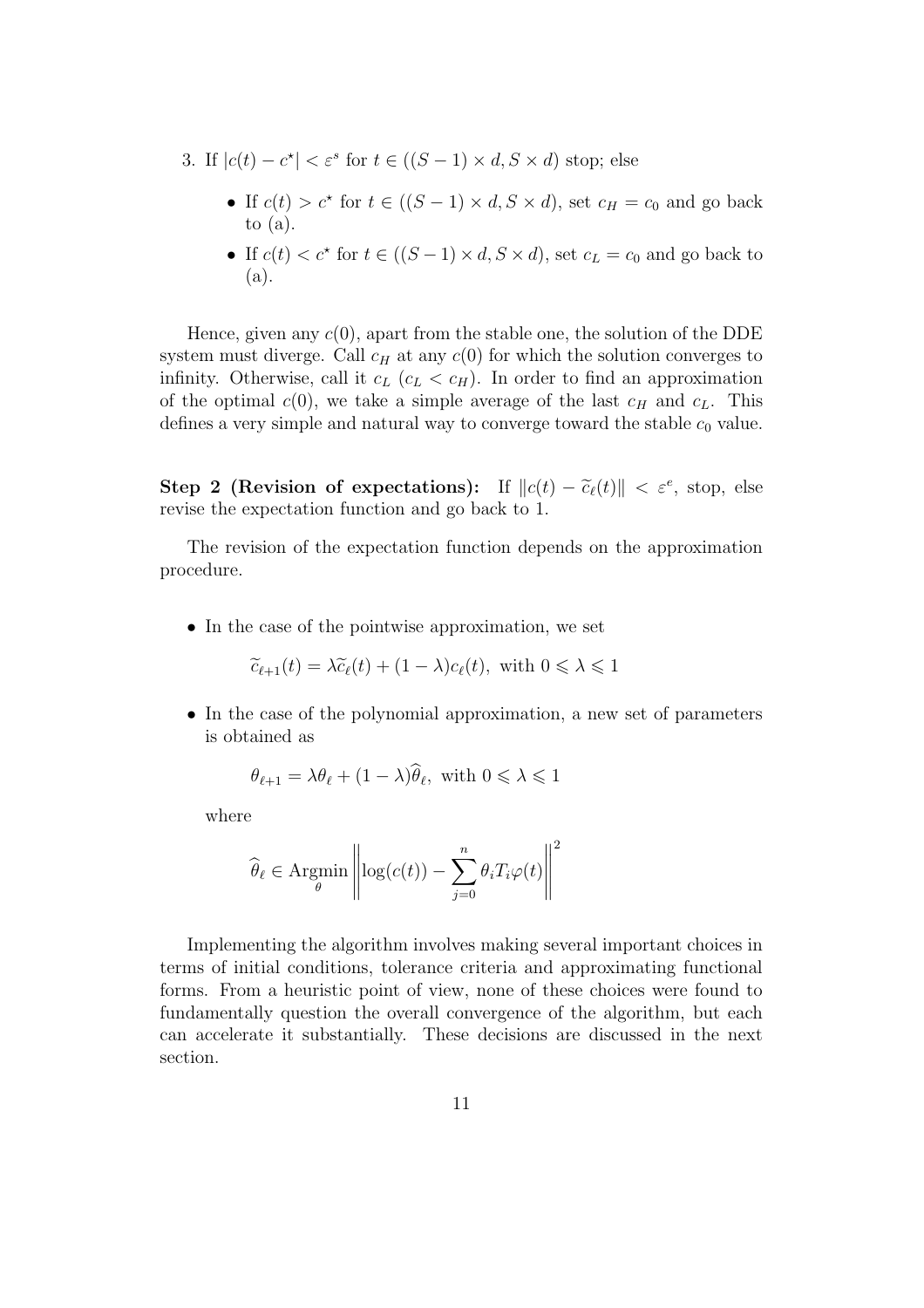#### 4.2 Practical Implementation

The practical implementation of the algorithm we described in the previous section requires to take several decisions concerning the model parameters, the technical parameters of the algorithm and its initialization. This section discusses these decisions.

Parameterization: The first step in setting up the practical implementation of the method is to determine a set of structural parameters. We take the year as our unit of time. The elasticity of output with respect to the capital stock,  $\alpha$ , is set at the value 0.3. The depreciation rate of capital is set such that 10% of the capital stock depreciates within a year,  $\delta = 0.1$ . Households are assumed to discount the future at a psychological rate of 5% per year,  $\rho = 0.05$ . The elasticity of intertemporal substitution,  $1/\sigma$ , is set at 2/3, which corresponds to a value of  $\sigma = 1.5$ . These parameter values which are standard in the growth literature fully determine the steady state of the model, which is reported in Table 1 for several values of the delay,  $d$ . We consider three cases. The first one,  $d = 0$ , corresponds to the standard optimal growth model a´ la Ramsey. The second and third one introduce time–to–build in the model. We consider two alternative values,  $d = 2$  which corresponds to a time–to–build of 2 years and  $d = 20$ .

Table 1: Steady state

|                       | Ramsey  | T-to-B  | $T$ –to– $B$ |
|-----------------------|---------|---------|--------------|
|                       | $(d=0)$ | $(d=2)$ | $(d=20)$     |
| $k^{\star}$           | 2.6918  | 2.5625  | 1.4096       |
| $\mathcal{C}^{\star}$ | 1.0767  | 1.0699  | 0.9675       |

Algorithm Parameters: We need to set a value for the tolerance parameter of the shooting algorithm  $(\varepsilon^s)$ , and that associated to the revision of expectations  $(\varepsilon^e)$ . We set both values to 1e-6. We also need to set values for the tolerance parameters in the method of steps for the ODE solver. We used Matlab's ODE23 function and adopted its default tolerance parameters.

Concerning the choice of parameter  $S$ , a large value of it gives a more precise choice of  $c(0)$ , but at a higher computational cost. In the optimal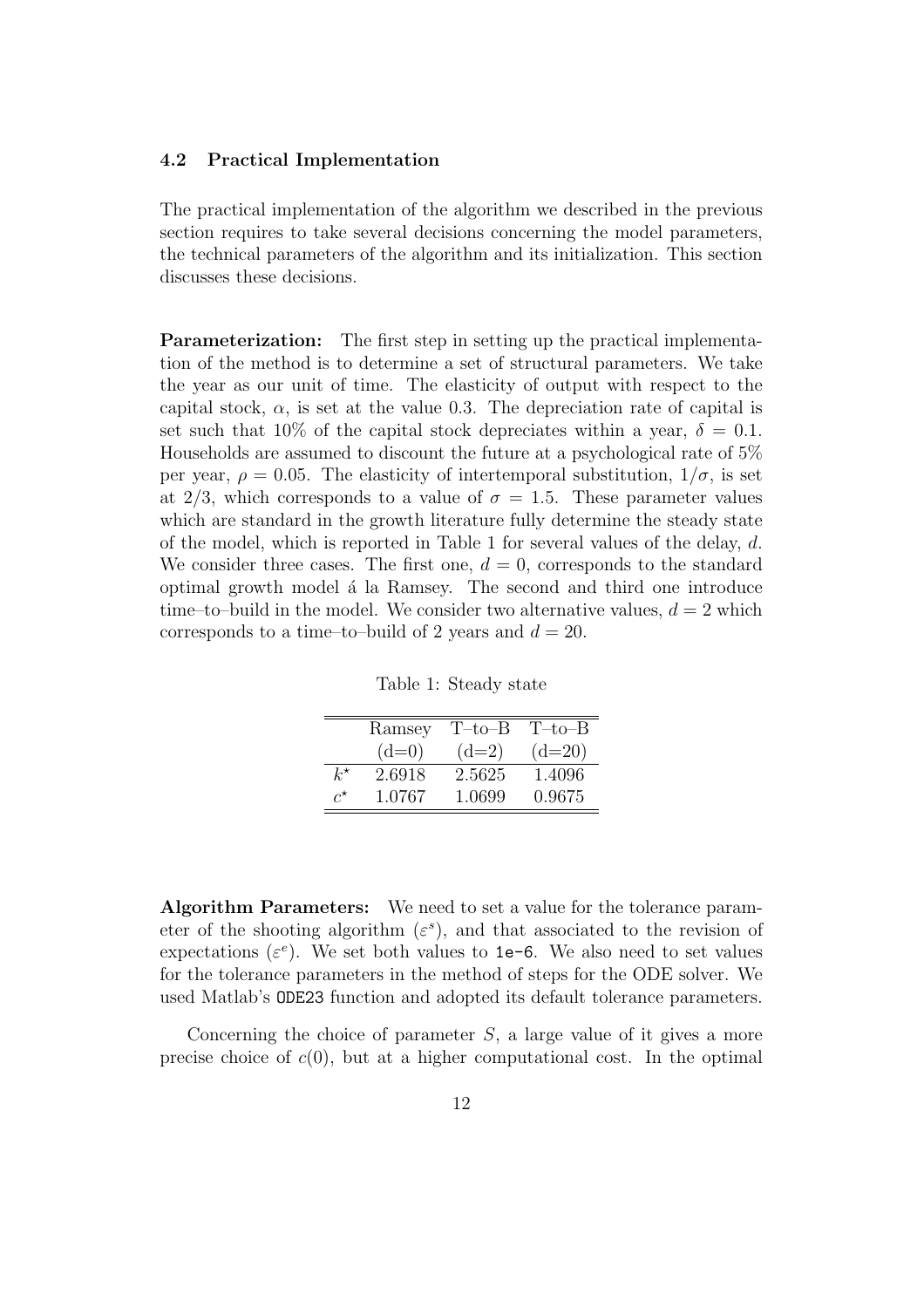growth model, the speed of convergence is relatively high. Consequently, if the delay is large, we should expect the optimal solution being close to the steady state at time  $d$ . For this reason, when  $d$  is large, the number of step is set to a low value. For instance, when  $d = 20$ , we set the number of steps to 6, which was sufficient to achieve convergence. Conversely, for  $d = 2$ , the number of steps was set to 25.

Guess on expectations: We investigate two alternative forms of guesses for expectation. In the first one, the expectation function guess is a pointwise guess, implying that consumption expectations out of the grid are approximated by a spline interpolation scheme. An alternative guess we use is based on a polynomial approximation, described above

$$
\widetilde{c}_{\ell}(t+d) = \exp\left(\sum_{i=0}^{n} \theta_{\ell,i} T_i(\varphi(t+d))\right)
$$

In this case, we chose a basis of Chebychev polynomials that has the advantage of being an orthogonal basis. Since Chebychev polynomials are defined over the interval  $[-1; 1]$  only, we need to map the time span into the same interval. We therefore apply the  $\varphi(\cdot)$  transformation that maps  $[0; S \times d]$  into  $[-1; 1]$ .  $\varphi(t)$  takes the form

$$
\varphi(t) = 2\frac{t}{S \times d} - 1
$$

The order of approximation is set to 20.

Initial Conditions: Initial conditions are particularly important for the dynamics of the model, as the initial capital functional determines the rest of the dynamics. We set  $k(t) = \Delta k^*$ , for  $t \in (-d, 0]$  as an initial function for the capital stock.  $\Delta$  is a constant that set the initial percentage deviation from the steady state. This was set to 0.95 indicating that the economy starts 5% below its steady state capital stock.

Another important initial condition is the initial guess for the expectation function. When a pointwise approximation is used, we set the approximation function equal to  $c^*$  for any t. We investigated over initial guesses, taking advantage of a linear approximation of the dynamic system, but found n o major improvement in doing so. When a polynomial approximation was used, we took advantage of the fact that the Chebychev polynomial of order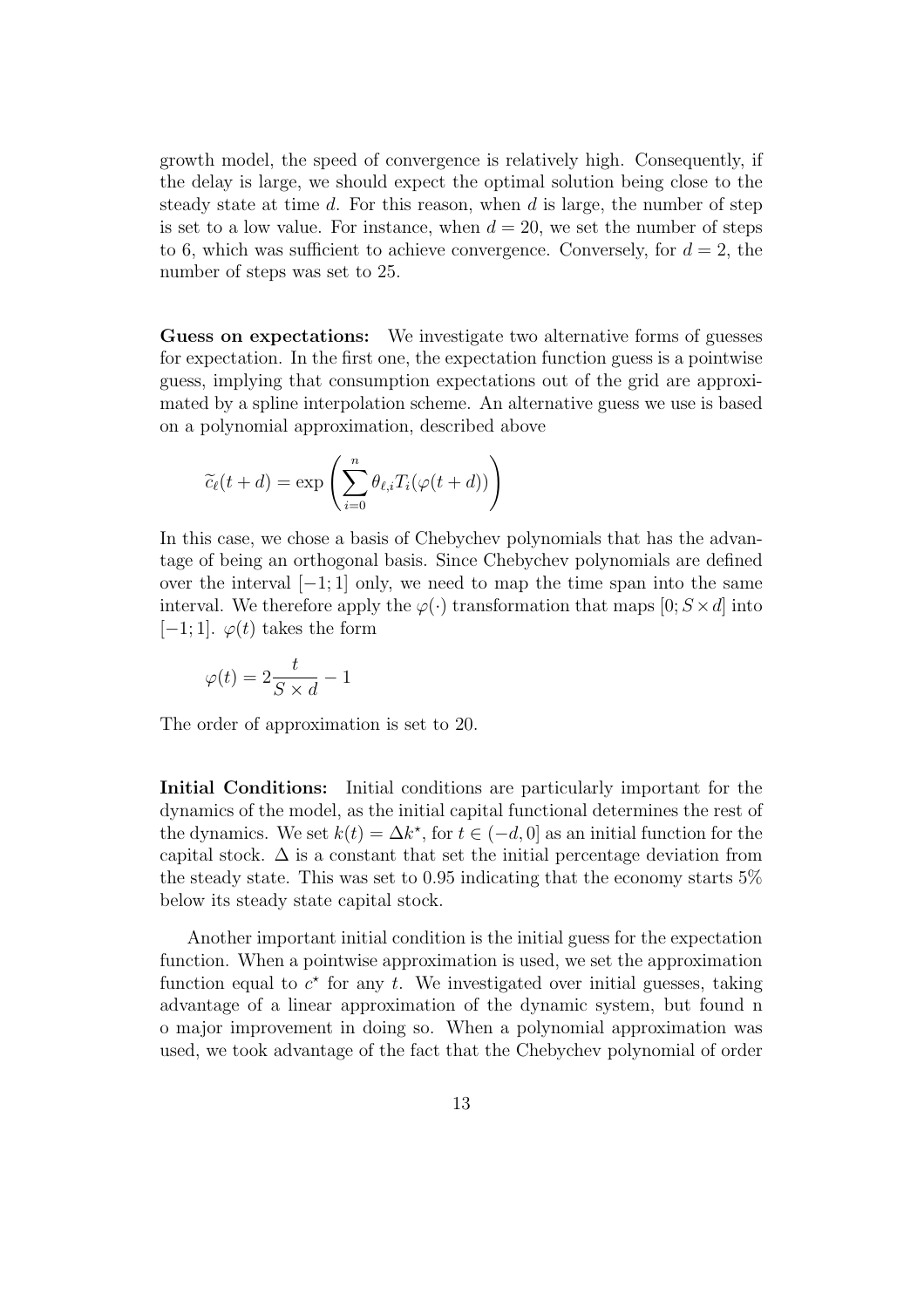0 is  $T_0(x) = 1$ , and therefore set the parameter  $\alpha_0$  equal to  $\log(c^*)$ , while setting  $\alpha_i = 0$  for  $i = 1, \ldots, n$ . The initial guess is therefore the same as the pointwise approximation.

A last important initial condition is the pair  $(c<sub>L</sub>, c<sub>H</sub>)$  that is used to bracket the initial consumption level  $c_0$  in the shooting algorithm. We could always set  $c_H = k_0(-d)^\alpha$  and  $c_L = 0$  at the initialization stage. However, it turns out to be useful to  $c_H$  and  $c_L$  as deviations from the steady state. More precisely, we set  $c_H$  close to the steady state  $(0.99 \times c^*)$  and  $c_L$  a little bit further away  $(0.85 \times c^*)$ 

#### 5 Results

This section discusses our numerical results and the short–run dynamics of the time–to–build model when the economy experiments an unexpected 5 negative shock on its steady state capital level.

First of all, the algorithm does not require a lot of iterations on the expectations to converge. Indeed, convergence is attained after 6 iterations when  $d = 2$ , and 8 iterations when  $d = 20$  in the case of a pointwise approximation. In the case of a polynomial approximation everything depends on the size of the polynomial. In Table 2, we report the number of iterations on the expectation function, as well as the coefficients of the approximation for different order of approximation, when  $d = 20$ . It appears that the number of required iterations to achieve convergence at the accuracy level is a bit lower (7 iterations) when a polynomial approximation is used. Furthermore, the coefficients quickly vanish as the order of the polynomial increase. For instance, they are all lower than  $1e-4$  as the order of approximation, n, is greater than 10.

As an accuracy check, we computed the difference between the pointwise approximation, which can be taken to be exact (at the 1e-6) level on the nodes of approximation and the polynomial approximation to the expectation function. This difference is reported in Figure 1 for several orders of the approximating polynomials  $(n = 2, 5, 10, 20)$ . As can be seen from the figure and as expected, approximation errors can be large when too small orders of polynomials are used. When the order of approximation is large enough (n=20) the error becomes small. Interestingly, the largest error is obtained when time is close to a multiple of the delay  $(i \times d)$ , and it is the largest at d. This indicates that the most difficult part of the approximation lies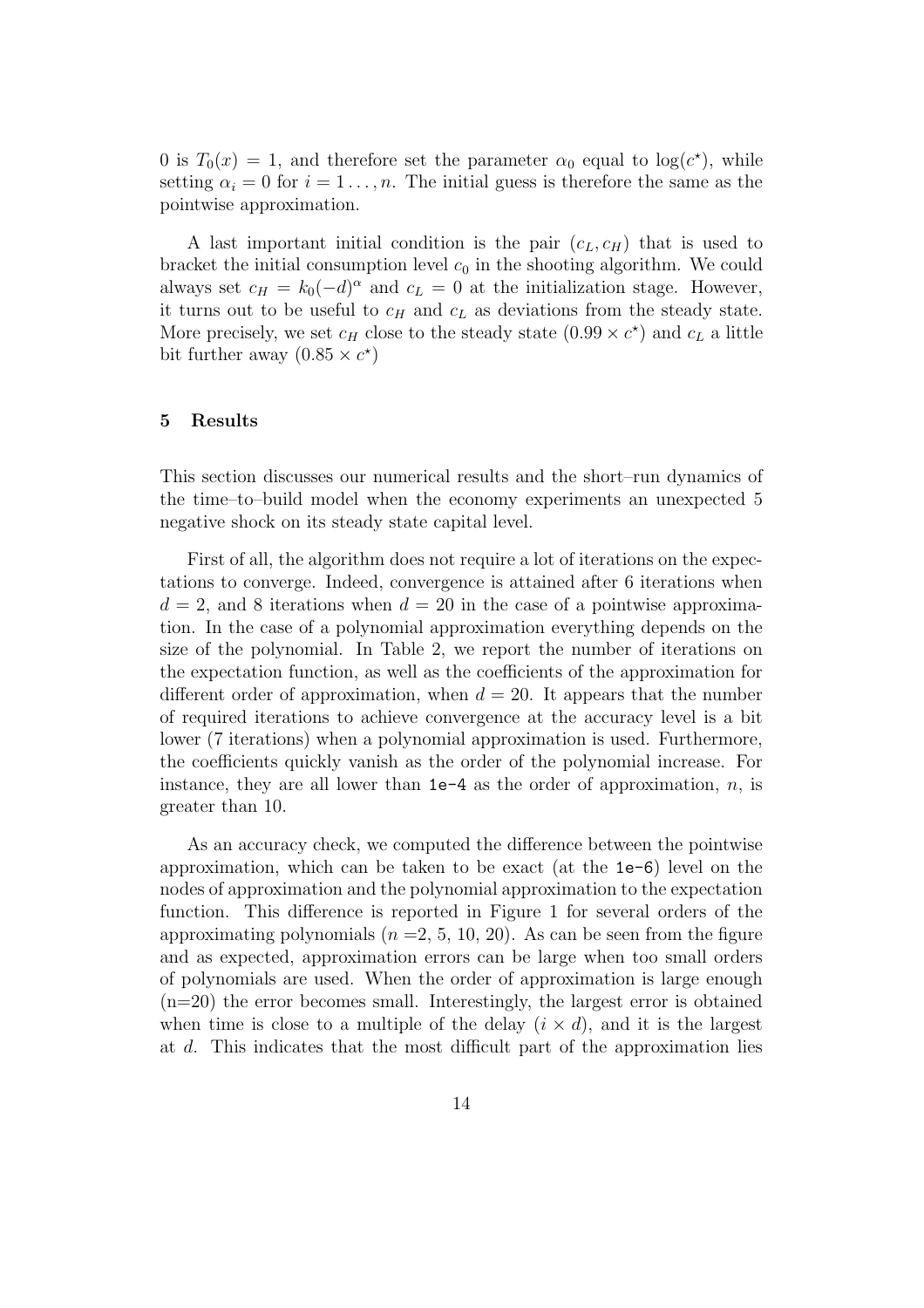|                         | $n=2$          | $n=5$          | $n=20$         | $n=20$      |
|-------------------------|----------------|----------------|----------------|-------------|
| $\alpha_0$              | $-0.037509$    | $-0.037574$    | $-0.037627$    | $-0.037614$ |
| $\alpha_1$              | 0.006290       | 0.007474       | 0.007527       | 0.007551    |
| $\alpha_2$              | $-0.004045$    | $-0.004202$    | $-0.004309$    | $-0.004280$ |
| $\alpha_3$              |                | 0.001748       | 0.001810       | 0.001830    |
| $\alpha_4$              |                | $-0.000526$    | $-0.000657$    | $-0.000627$ |
| $\alpha_5$              |                | 0.000091       | 0.000190       | 0.000211    |
| $\alpha_6$              |                |                | $-0.000197$    | $-0.000169$ |
| $\alpha_7$              |                |                | 0.000191       | 0.000215    |
| $\alpha_8$              |                |                | $-0.000266$    | $-0.000241$ |
| $\alpha_9$              |                |                | 0.000217       | 0.000245    |
| $\alpha_1$ <sup>0</sup> |                |                | $-0.000178$    | $-0.000149$ |
| $\alpha_1 1$            |                |                |                | 0.000032    |
| $\alpha_1$ 2            |                |                |                | 0.000076    |
| $\alpha_1$ 3            |                |                |                | $-0.000119$ |
| $\alpha_1$ 4            |                |                |                | 0.000058    |
| $\alpha_1 5$            |                |                |                | 0.000046    |
| $\alpha_1$ 6            |                |                |                | $-0.000069$ |
| $\alpha_1$ 7            |                |                |                | 0.000030    |
| $\alpha_18$             |                |                |                | 0.000018    |
| $\alpha_1$ 9            |                |                |                | $-0.000017$ |
| $\alpha_2$ <sup>0</sup> |                |                |                | 0.000006    |
| Iterations              | $\overline{7}$ | $\overline{7}$ | $\overline{7}$ | 7           |

Table 2: Coefficients of the Expectation Approximation  $(d = 20)$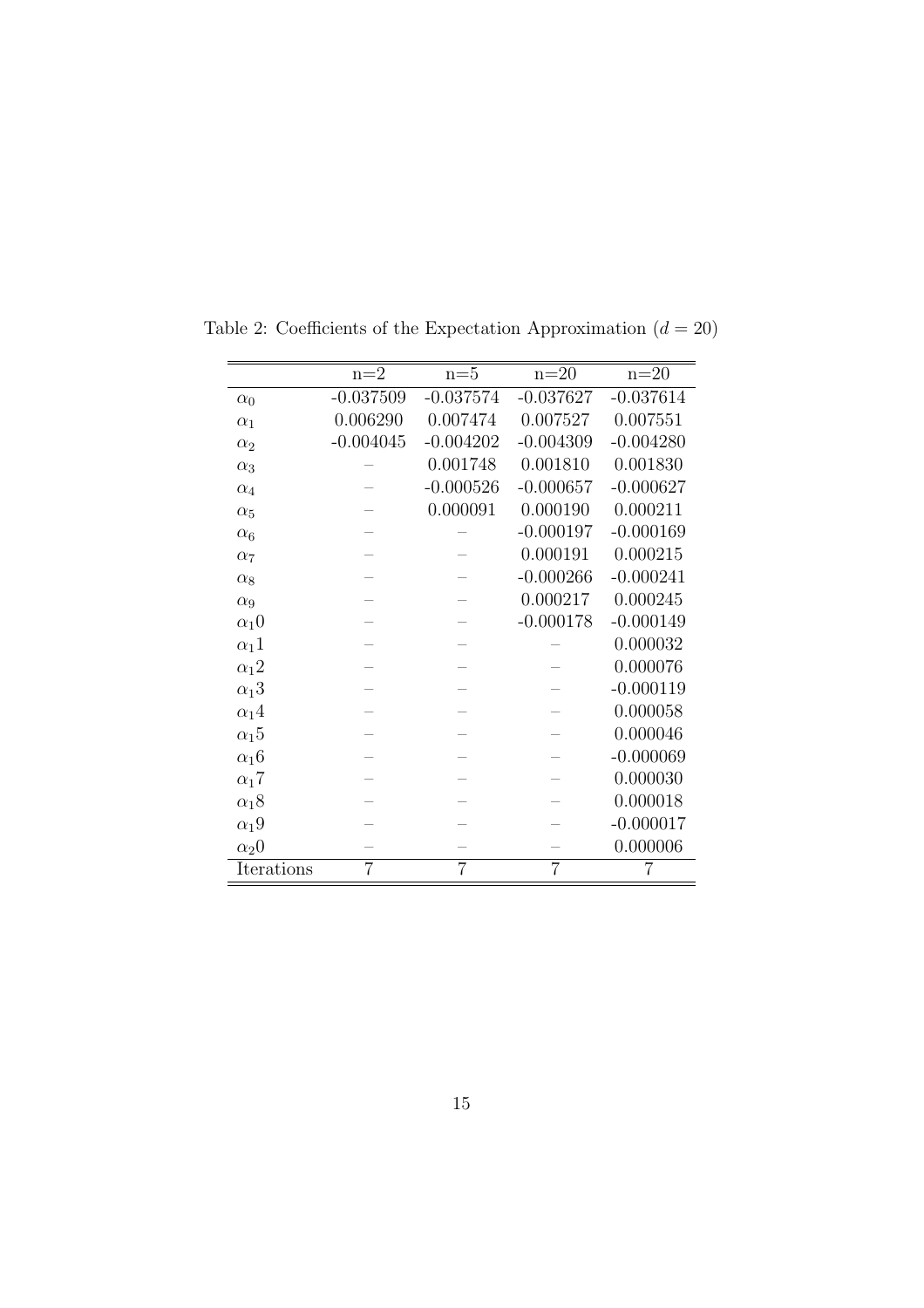

Figure 1: Approximation error (Expectation function)

in capturing potential reversals in the behavior of the economy when capital becomes operative for the first time.

Figure 2 reports the dynamics of the economy for the several cases we are investigating. All reported dynamics are expressed in percentage deviation from the steady state and are obtained using a polynomial approximation of consumption expectation function with  $n = 20<sup>4</sup>$ . The grey line corresponds to the standard optimal growth model  $(d = 0)$  which will the used as a benchmark, the dark dashed line corresponds to the short time–to–build model  $(d = 2)$  and finally the dark plain line refers to the long time-tobuild situation  $(d = 20)$ . As is now well–known the standard optimal growth model displays monotonic convergence to the steady state. Since the capital stock is lower, output drops while the real interest rate rises. This triggers a instantaneous decrease in consumption both by wealth and intertemporal substitution motives. Conversely, the increase in the real interest rate creates an incentive to accumulate and investment rises, therefore increasing the pace of accumulation. Increase in the capital stock puts downward pressure on the interest rate and enables an increase in output. Both effects make

<sup>&</sup>lt;sup>4</sup>They do not significantly differ from the results obtained using a pointwise approximation.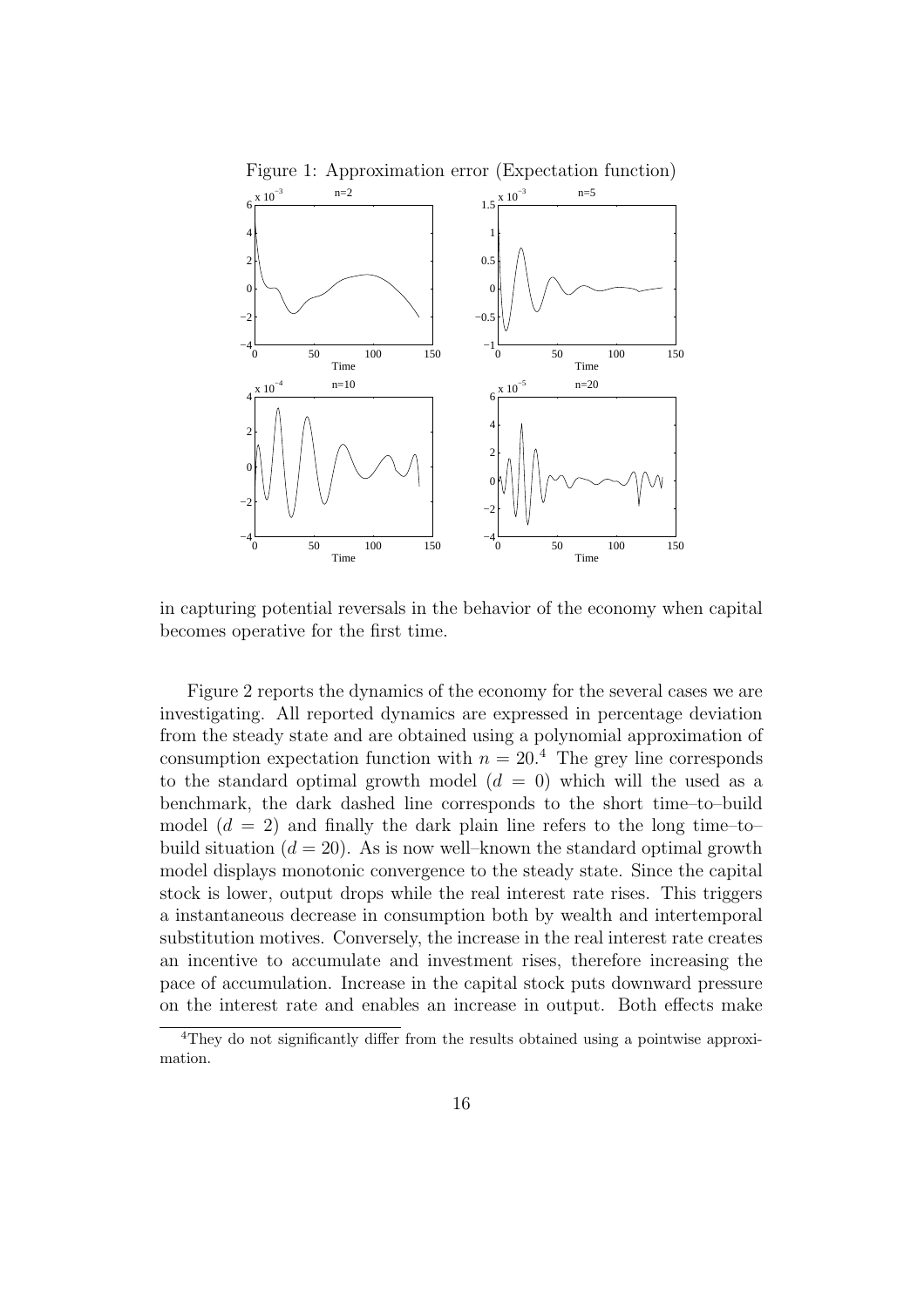

Figure 2: Dynamics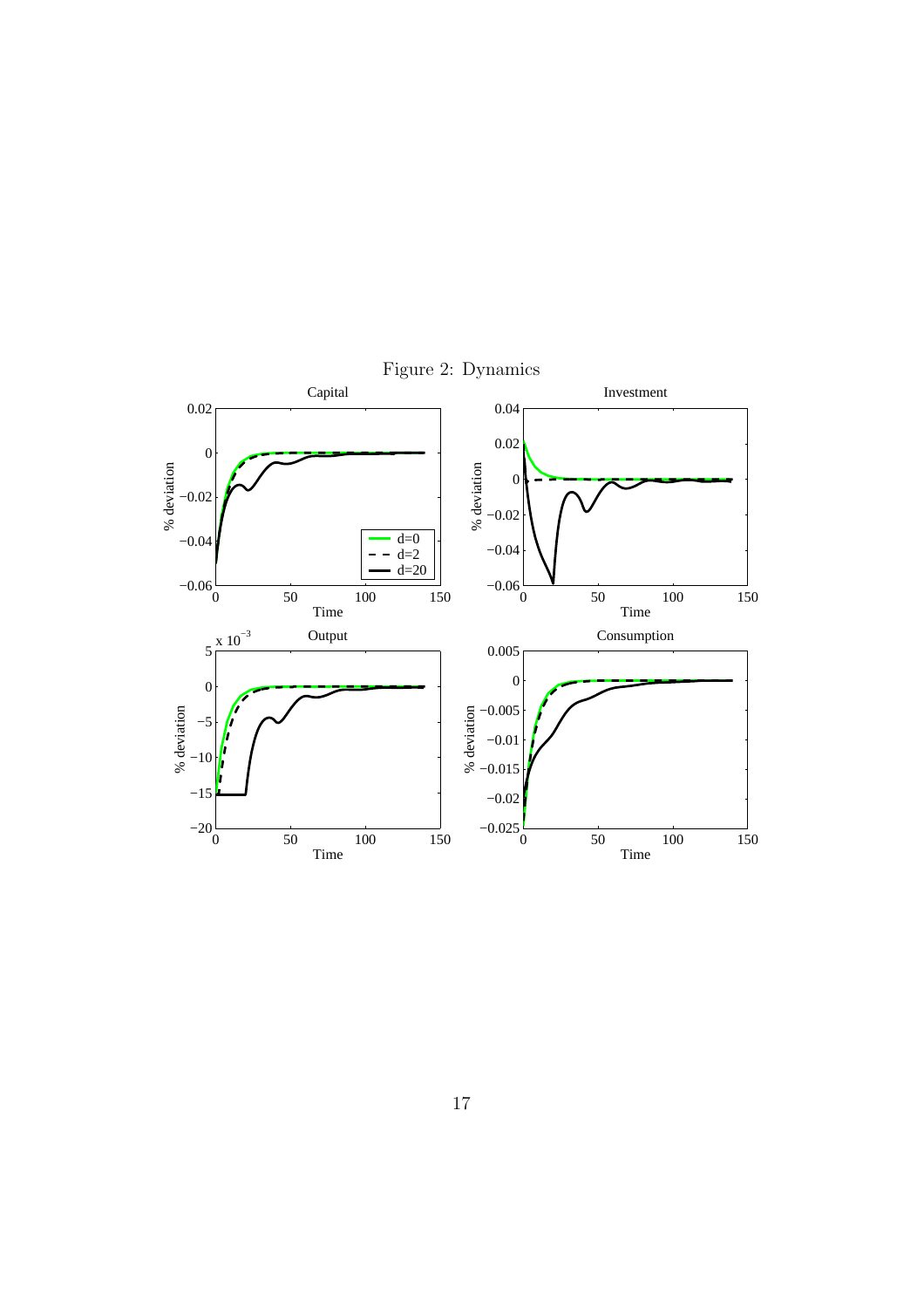the household consume more while the decrease in the marginal efficiency of capital triggers a slowdown in investment. This makes the economy to converge back to the steady state monotonically.

The model with a short horizon time–to–build looks almost identical to the standard optimal growth model, in that it also converges monotonically to the steady state. However, there are significant differences related to the existence of time–to–build. Indeed, with a time–to–build of length 2, the economy is stuck with an output level of  $k_0$  for the time span  $(0, d]$ , and any extra investment will only become productive in period d. In other words, the household cannot benefit from accumulation within the time interval  $(0, d]$  as her income remains fixed. This therefore constrains investment which then responds less. For instance, as can be seen from table 3, investment increases

Ramsey T–to–B T–to–B  $(d=0)$   $(d=2)$   $(d=20)$ k -0.0500 -0.0500 -0.0500 c -0.0245 -0.0237 -0.0198 i 0.0218 0.0200 0.0158 y -0.0153 -0.0153 -0.0153

Table 3: Impact effect (% deviation from steady state)

by 2% in the time–to–build model, whereas it increases by only 2.18% in the optimal growth model. Likewise, consumption is less responsive as the foregone consumption needed to support investment is lower. As soon as time reaches period d, new capital becomes productive, and output suddenly rises while decreasing returns bring the real interest rate down. As can be seen from the Euler equation defining the household's consumption/saving behavior, this makes it possible to smooth consumption. Indeed, the lower expected marginal efficiency in period d puts strong downward pressure on the investment effort which makes it possible to increase consumption. From this period on, the dynamics of the economy is close to that of the optimal growth model albeit smoother because of the time–to–build hypothesis.

Increasing the size of the delay considerably alters the internal dynamics of the model. Setting it to 20, the convergence path is not monotonic anymore but rather displays oscillations that accounts for echoes effects related to the time–to–build assumption. Since capital is lower than its steady state value, it is optimal for the household to increase its investment effort so as to fasten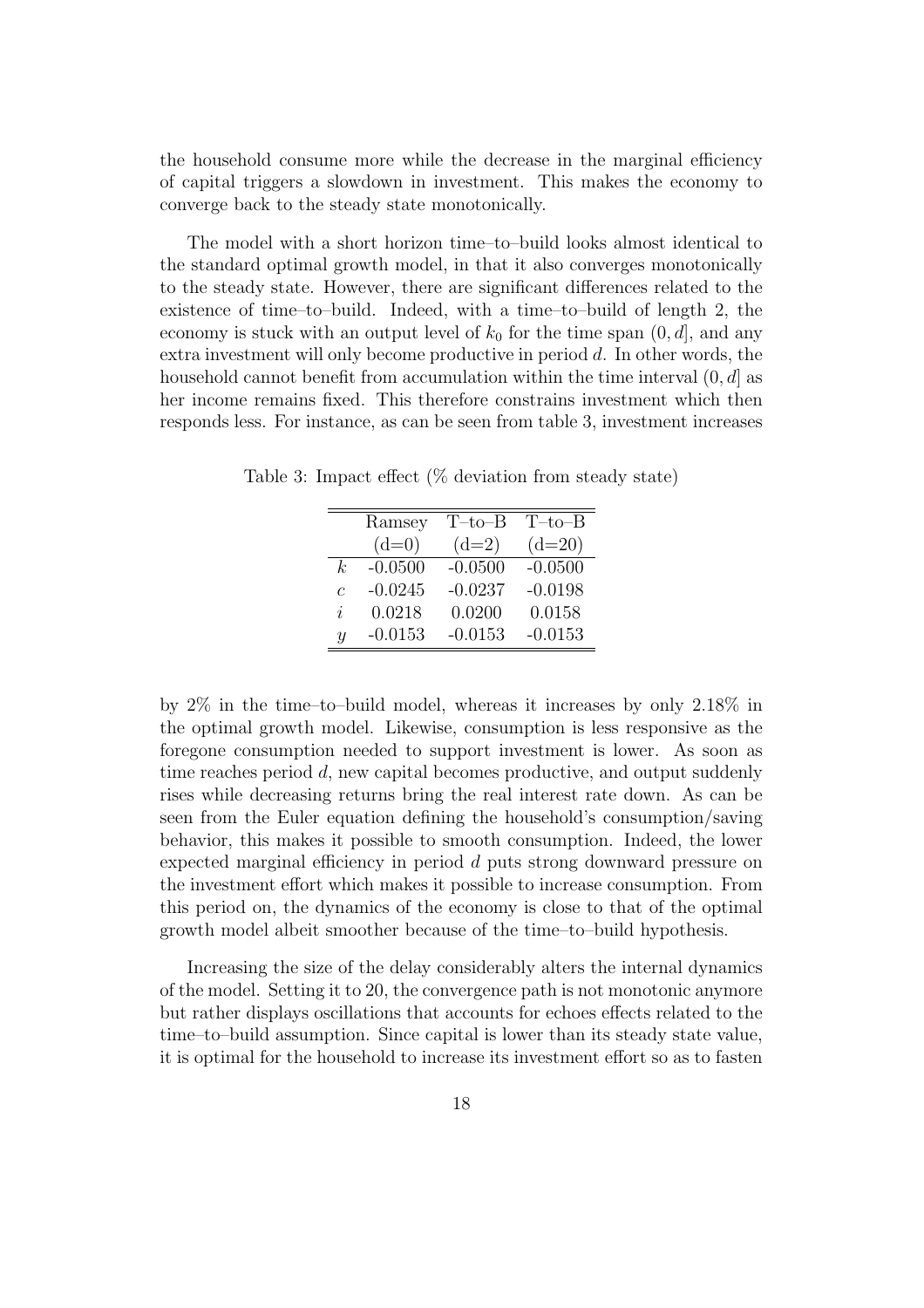the pace of accumulation. But, because of time–to–build, output is stuck at a low level for a longer period of time. This makes it possible for the household to smooth her investment effort for a larger period of time. Therefore, investment responds to a lesser extent  $(1.58\%$  for  $d = 20$  to be compared to the earlier  $2\%$  in the case  $d = 2$ ). Output being given, consumption drops by a lower amount (nearly 2% to be compared to 2.4% when  $d = 2$ ). As capital accumulation takes place, household expectations concerning future interest rate are downward sloping, such that as time approaches period  $d$ , investment becomes less and less attractive — even becoming lower than its steady state value. Consequently, the household can consume more, which brings back consumption closer to its steady state level. When accumulated capital in period 0 becomes operative (period d), investment is at its lower level  $-6\%$ below its steady state. This slowdown in the pace of accumulation makes it beneficial for the household to raise her investment effort. Investment then starts increasing again, triggering a slowdown in increase in consumption. But once again, the faster pace of accumulation exerts negative pressures on the interest rate that weaken household's desire to invest. Investment then starts declining until period 2d (period 40) allowing for greater increase in consumption. This oscillating process takes place until convergence of the economy to its steady state value.

#### 6 Concluding remarks

This paper proposes a simple shooting method to deal with advanced and delayed time arguments in the Euler system associated to dynamic general equilibrium models. We implement it successfully to solve for the shortrun dynamics of the optimal growth model in continuous time augmented to incorporate a simple time–to–build lag. The numerical properties of the algorithm and the dynamics of the model under different time lags are discussed. An attractive feature of the numerical method is that it is relatively easy to handle and therefore should be of interest for a good number related applications.

#### References

[1] Asea, P. and P. Zak (1999), "Time-to-build and cycles," Journal of Economic Dynamics and Control 23, 1155-1175.